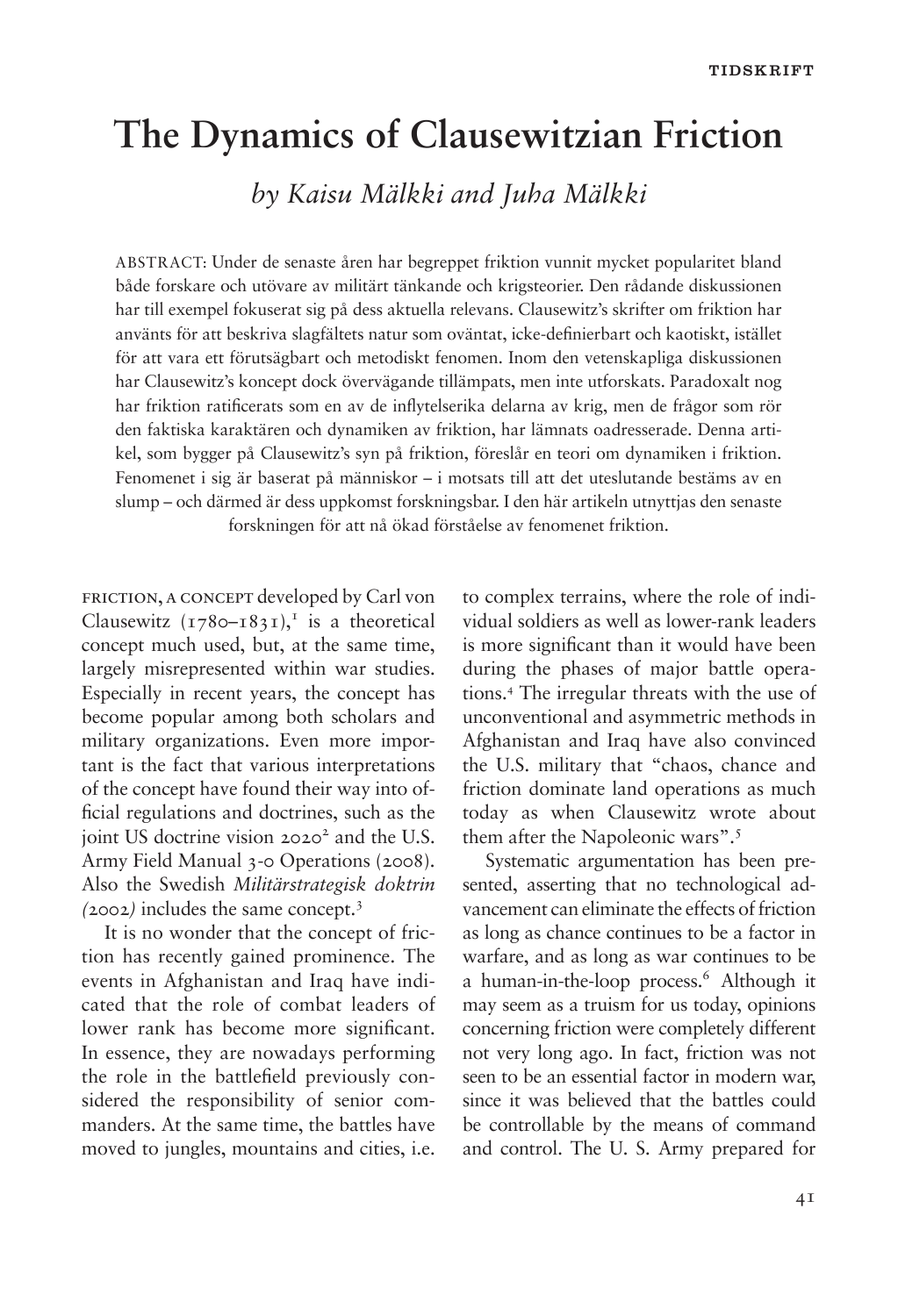a different kind of warfare still during the 1990's. In the FM 100-5 (1993), the importance of friction was considered only as a claim for the commanders to read the battlefield continually, and to know when to decide and act without hesitation in order to reduce friction.<sup>7</sup> The recent change in attitudes towards friction can be seen in FM 3-0 (2008), where the human-focused approach is itemized. For example, land operations are understood as being inherently tied to the human dimension, which is why, according to the manual, they cannot be reduced to a simple formula or checklist.<sup>8</sup> In this manual, the theme of friction has so many different purposes and meanings that the reader is left confused. Firstly, the manual suggests that friction takes place when different cultures meet. Consequently, it is proposed that overcoming friction may reduce mistrust and the clashes between cultures. Secondly, friction is claimed, as a selfevident fact, to be inherent in all operations, implying that – inevitably – things can and will go wrong as the friction and the fog (of war) are always present. Thirdly, it is argued that by means of careful planning and with continuous coordination, one might moderate the effects of friction.<sup>9</sup> These interpretations and practical examples demonstrate the slack use of the concept, which may be seen to prevail in the discussions on friction more generally.<sup>10</sup> The concept appears to be accepted as received wisdom, to the extent that it no longer is seen to require justifications or further examination.

To some extent, the ambiguity in the usage of the concept of friction may be seen to stem from Clausewitz's own reference to friction being extremely difficult to capture.<sup>11</sup> In the scholarly discussion, this seems to be taken too literally, and, most of all, taken for granted. In consequence, it has been taken to implicitly justify that there is

no need for further research on the phenomenon either. From this perspective, it is no wonder that the concept of friction has become such a collector of manifold phenomena, which may be used with reference to any event that one cannot explain. However, we should bear in mind that while friction, as a phenomenon, may be of a kind that does not disappear in time, the possibilities for researching it may have changed during the past 200 years. In other words, although Clausewitz stated that friction may not be handled as an abstraction, we should, as an act of academic thoroughness, consider this argument critically, i.e. whether there are better possibilities for examining the nature of this phenomenon today.

In this article, we aim precisely to consider and theorize the dynamics of friction: first we will analyze Clausewitz's view on friction with philosophical methods. Second, we will develop further the essential elements appearing in the analyses in the light of contemporary research. The result of this research is a new perspective on the concept of friction that explicates the nature of friction, and offers a theorization of its dynamics. However, before going into the theoretical analysis of Clausewitz's concept, in the following, we will briefly consider the context for the development of this notion in the first place.

# **The origins of Clausewitz's concept of friction**

Clausewitz did not make theories of war without understanding what he was studying. He was well aware of the conduct of war in his own era. He was able to explicate the nature of warfare precisely because his own experience of war was so intense but also traumatic. During the Napoleonic Wars, he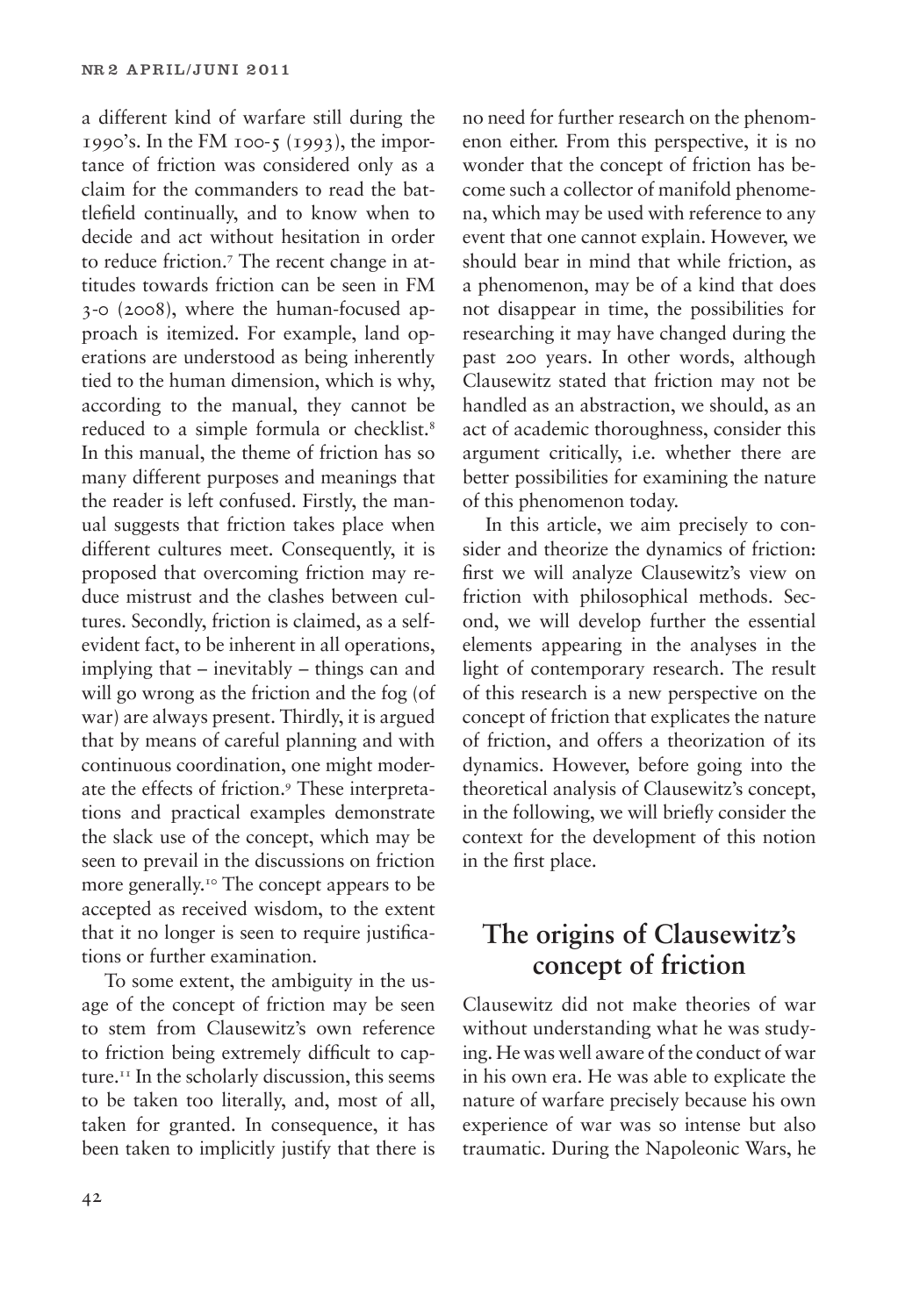was too young to make a significant contribution as a military leader. Nevertheless, he was old enough to take part in the war when his own national army was destroyed by the French Army. His understanding about the nature of war grew even deeper during the early 1810's, when he witnessed how the French Army almost literally withered away on the Russian steppes. The wounds that the war had left to his body and to his mind did not leave him in peace. The memories of the war tortured him, and he was unable to think about his experiences without the feeling of terror. He even had to relieve the pain with opium, or by taking waters at a spa. His criticism against his contemporary military writers seems to have intelligible grounds, when the criticism is placed in the context of his own harsh and traumatic experiences.<sup>12</sup> Therefore, it is only natural that, for example, the concept of friction has been understood as being based on his experiences from actual war, instead of being constructed with a scientific method.

Clausewitz is well known and much read. After his death, his argumentation has constantly been put under heavy critique.<sup>13</sup> While still alive, however, he also criticized his contemporary writers for not understanding the phenomenon of war. Antoine-Henry de Jomini was one of the contemporaries whom Clausewitz criticized for developing a fantastic and one-sided system.<sup>14</sup> This one-sided system can be understood as representing the tradition of examining the major battle operations and the higher-level decision-making. Clausewitz did not understand this kind of approach to the theme, because he had experienced fighting a war in quite a different perspective, in a one-sided angle. This is why Clausewitz did not, explicitly, understand the meaning of Napoleon's manoeuvre sur les derrières which bears close resemblance to U. S. Army manoeuvre warfare theories.<sup>15</sup> In addition, he rejected the principle of strategic envelopment in favour of that of concentration.<sup>16</sup> This kind of approach to the theme appeared almost unorthodox, and as a reciprocal argumentation, Jomini presented some counter-criticism:

General Clausewitz, whose logic is frequently defective, maintains, on the contrary,  $[...]^{17}$ 

Jomini referred to Clausewitz's argumentation and criticized his persistency of keeping the static and passive defence in mountainous areas without active attacks. If Clausewitz did not understand the positivistic argumentation that Jomini manifested, nor did Jomini understand the dialectical method that Clausewitz was using.<sup>18</sup> This misunderstanding between military classics is familiar to the military discussion, especially during the 20th century, but the dialogue is still going on. What is typical, however, to the critique on Clausewitz's thinking is that it often focuses on his work in its entirety, or on what Clausewitz represents through his writings. In fact, there is surprisingly little critique on specific issues within Clausewitz's work. A potential reason for this might be that his manner of writing, while reflecting his own experiences of war, may be intimidating, or at least exceptional. Furthermore, Clausewitz's thinking is not very easy to grasp. These kinds of issues, quite naturally, may give rise to discussions that, despite their volume, lack in analytical focus.

### **Method**

The aim of this research is to consider and theorize the dynamics of friction, i.e. the mechanisms that bring about its effects. The research involves reconstructing Clausewitz's view on friction and developing the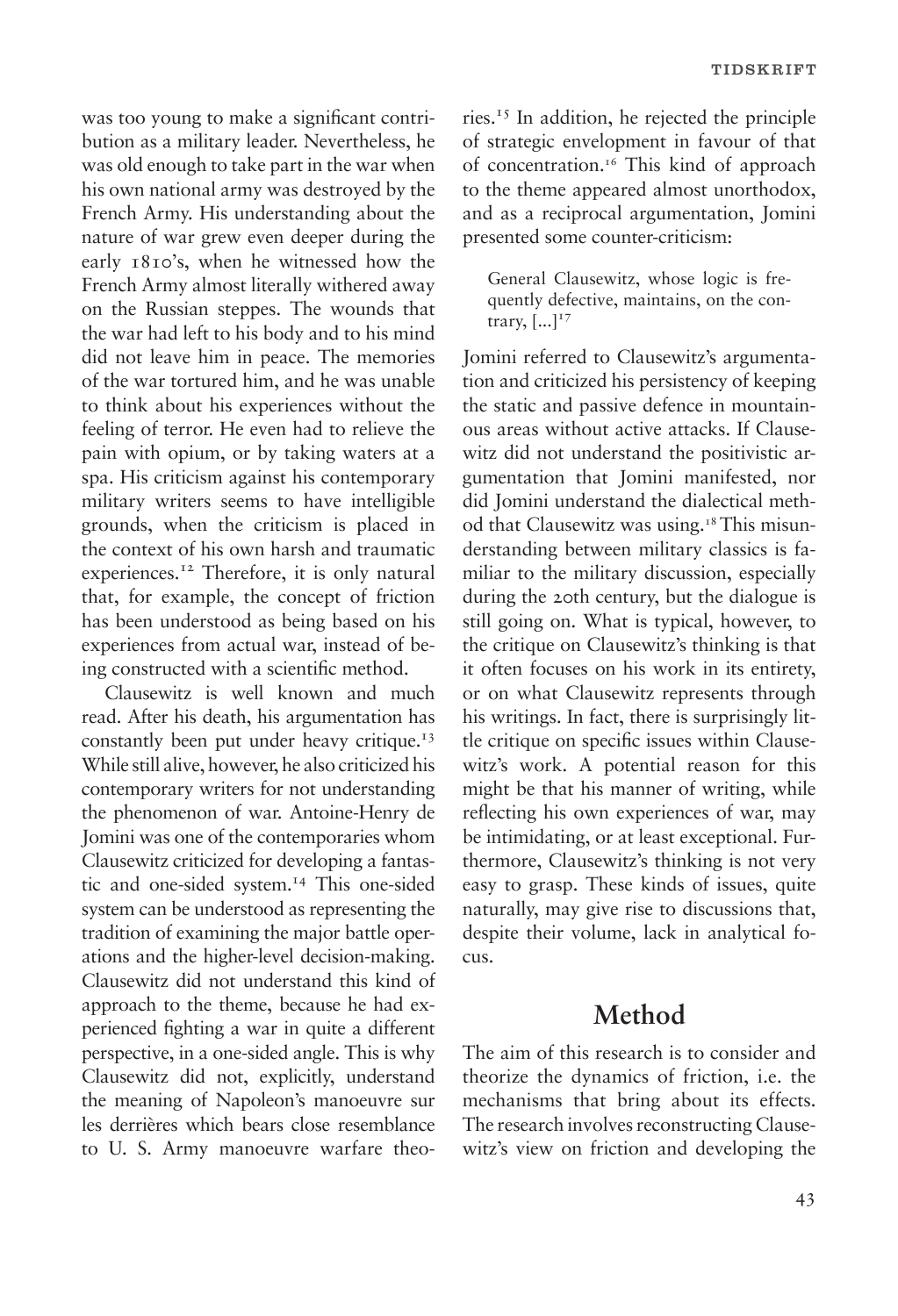notion further. In this, Kaisu Mälkki's<sup>19</sup> theory was utilized as a complementary theory offering understanding of the aspects, which appeared insufficiently conceptualized in Clausewitz's view, based on the analyses and when considered from the viewpoint of this research. The methods used were rational reconstruction<sup>20</sup> and different philosophical and conceptual analytical methods.<sup>21</sup> In the following, while discussing the methods in more detail, we outline the central premises and methodological perspectives orienting the research.

Within previous research on friction, the viewpoint of the actual dynamics of friction has been largely unaddressed within both scholarly discussion and Clausewitz's work. Although Clausewitz has not considered this issue as a theoretical concept, his writings, being the original source of the concept, may be seen as the natural basis for further developments on the notion of friction. Therefore, as the first phase, following rational reconstruction,<sup>22</sup> we aimed at reconstructing Clausewitz's notion of friction from the viewpoint of our research.

More specifically, we conducted a conceptual analysis<sup>23</sup> of Clausewitz's conceptualization: we detected his different references to the concept and juxtaposed these with one another. We aimed at gaining a deeper understanding of friction by systematically examining the issues Clausewitz implies with his writing, but may not have explicitly examined. As a result of this phase of analysis, we reconstructed the central elements of the concept, and specified the fruitful and limited aspects of Clausewitz's conceptualization from the viewpoint of our research. The limited aspects were taken as the guidepost indicating the direction from which more understanding could be gained. To deepen the understanding of the aspects insufficiently conceptualized within Clausewitz's view, we utilized, as a complementary theory, Mälkki's<sup>24</sup> view on the comfort zone and edge-emotions, as it includes specific considerations regarding these aspects. As the second phase of the research, also this complementary theory was analyzed in order to detect its fruitful and limited aspects from the viewpoint of our research. In the third phase of research, the fruitful and limited aspects of both theories were juxtaposed with one another. Conceptually coherent as well as incoherent issues were detected and analyzed. Based on these analyses, and conceptually bridging the gap between these two theories, we developed the theorization of friction further, in terms of its dynamics.

By focusing on the dynamics of friction, we did not seek to offer ready-made answers or straight-forward predictions as the results of the study. Rather, our intention was to bring into view and explicate the dynamic nature of the processes that form the phenomenon of friction in order to offer analytical tools for examining these in various real-life situations.<sup>25</sup>

Following Peter Paret, we regard friction fundamentally as an individual phenomenon. That is not to say that we would deny its existence on large groups of individuals or in organizations, or the influences these may have for the individual. Rather, we assume that the effects of friction formed on the social level have their anchor within the individual. In essence, we assume that friction is formed as a result of the interaction between the biological, psychological and social (and cultural) dimensions, thus not being localizable to any of these exclusively.

Clausewitz's writings have been considered as stemming from his personal experience rather than derived from theory. Furthermore, they have been considered to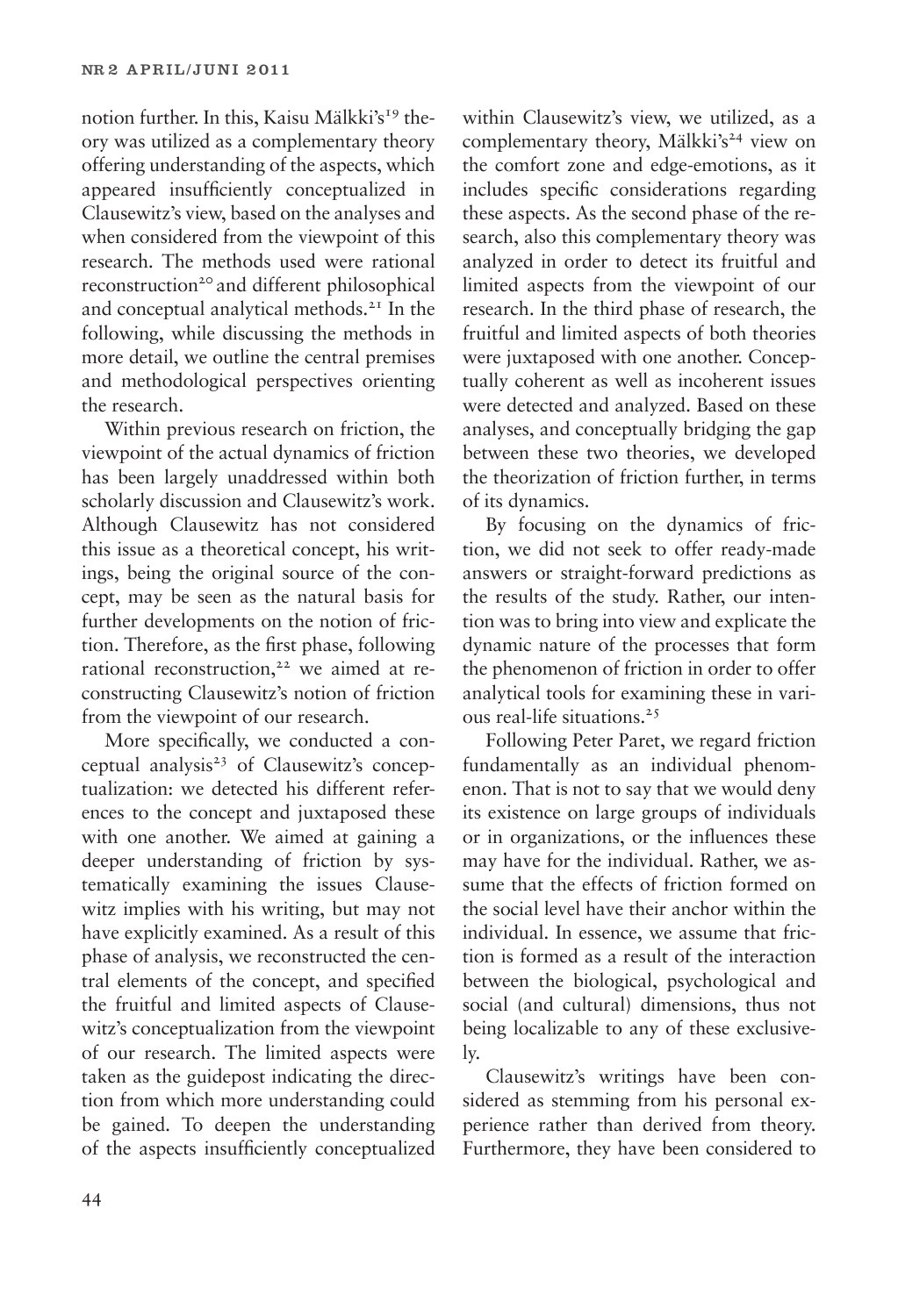be rather theory-opposed.<sup>26</sup> Nevertheless, his view on friction may be regarded as a theory, in the sense that we, in this study, regard a theory: we understand a theory as a conceptualization concerning a particular phenomenon; it is a conceptual entity with which explicating a particular phenomenon, its constituting processes and dynamics $27$  is attempted.

These kinds of theories may be seen to be in a never-ending progress, instead of being assumed to reach completeness at some point. They will not, however, develop automatically, but rather through continuous questioning and refinement. In essence, more understanding of the phenomenon may be gained by not taking the existing theorizing for granted.<sup>28</sup> From this viewpoint, theory development refers to building further conceptualization concerning the specific phenomenon. In this study, our aim is to consider and theorize the dynamics of friction. In the following, we consider the first phase of the research, the analysis and rational reconstruction of Clausewitz's view on friction, which aims at reconstructing the fruitful potential of Clausewitz's view for the considerations on the dynamics of friction.

# **Reconstructing Clausewitz's view on friction: The two elements as ingredients of friction**

Based on our analyses, we suggest that the notion of friction comprises two elements that are of a different nature and, consequently, of researchability:

- 1) The factors: for example danger, physical exertion, intelligence, bad weather
- 2) The effect: our judgment being restricted

#### Factors causing friction

The first element, factors, is the one most often referred to in the literature. This is no wonder, as Clausewitz is explicit in his treatment on different factors that "coalesce to form the atmosphere of war".<sup>29</sup> Some examples of these are danger, physical exertion, intelligence and bad weather. These elements are not, however, to be taken as a definite list of components of friction in itself. Rather, when discussing the notion of friction, they are to be taken as illustrations of various factors that may cause impediment to action. Consequently, we suggest, that the core of Clausewitz's notion of friction is *the effects* of these different factors. As Clausewitz concludes, "*in their restrictive effects* they can be grouped into a single concept of general friction."<sup>30</sup>(the italics are ours) That is to say, their impeding effects are the issue common to them in terms of friction.

In essence, Clausewitz indicates that "it would take volumes to cover all difficulties", and "we give these examples simply for illustration."31 Thus it may be seen that with regard to friction, the focus is not on these factors as such, but in what is common to all these different issues, i.e. the effects that they bring about. Therefore, in order to deepen the understanding of friction, the necessary issue to examine is these effects. This is what we turn to next.

#### The effects of friction

In various instances, Clausewitz describes the effects of friction in both figurative and explicit terms. For example, as a result of danger, which is one of the most obvious sources of friction, "the light of reason is refracted in a manner quite different from that which is normal in academic speculation".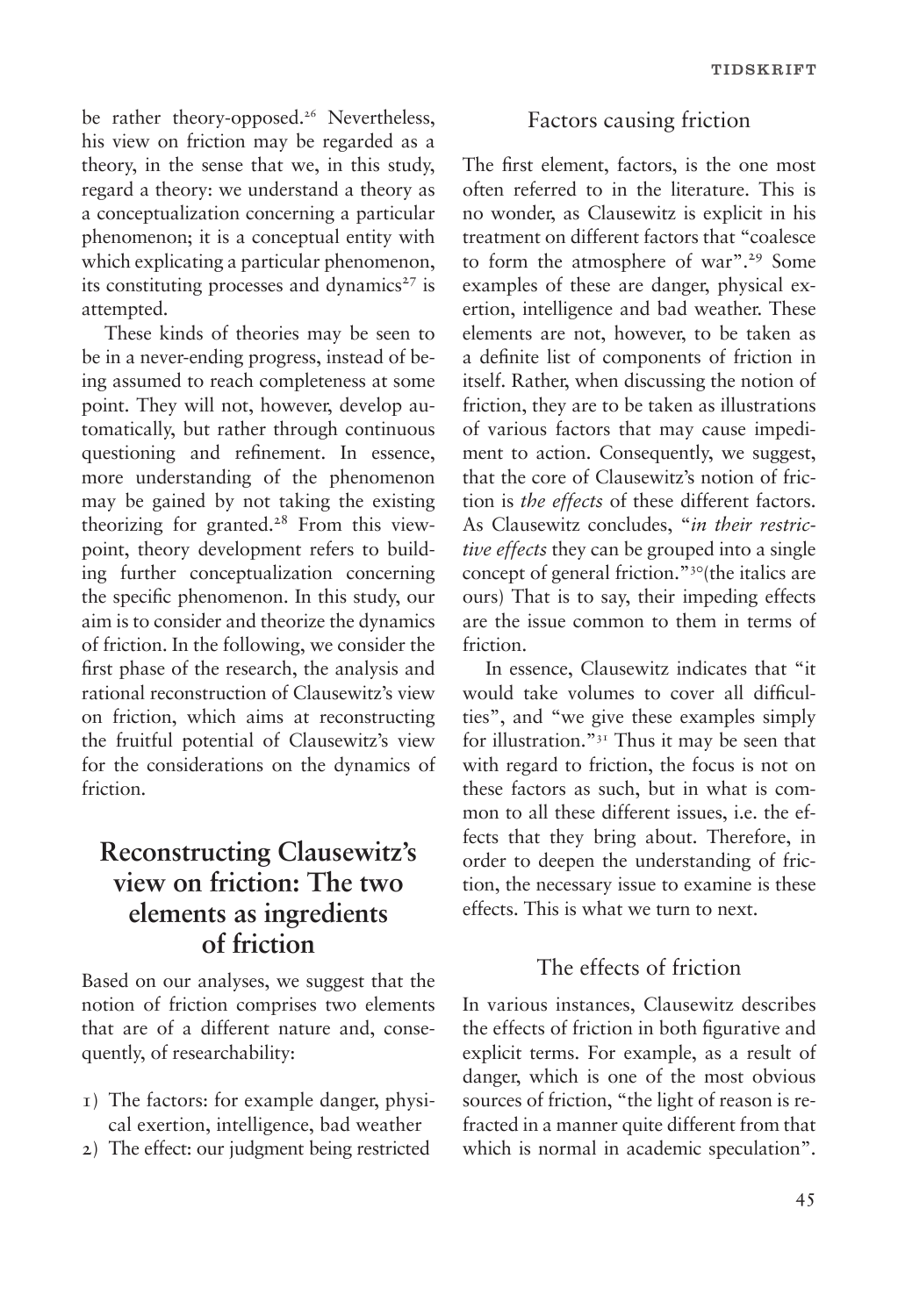Further, in these instances "the ordinary man can never achieve a state of perfect unconcern in which his mind can work with normal flexibility".<sup>32</sup>

These instances imply first that friction may have an influence on the individual level instead of affecting organizations as such. This is highlighted also by Clausewitz:<sup>33</sup>

The military machine – the army and everything related to it – is basically very simple and therefore seems easy to manage. But we should bear in mind that none of its components is of one piece: each part is composed of individuals, every one of whom retains his potential of friction.

Second, these instances imply that the effect that friction brings about focuses predominantly on our mental capabilities. This is further emphasized by passages in which Clausewitz considers the issues that may improve one's ability to overcome friction or cope with it. Namely, according to Clausewitz,<sup>34</sup> "the mind must be made even more familiar with them than the body." He suggests to "plan [peacetime] manoeuvres so that some of the elements of friction are involved, which will train officers' judgment, common sense, and resolution".

Third, and most importantly, the above instances illuminate the kinds of effects that friction may entail: While under the influence of friction, we are not able to exploit our normal mature ability to reflect when judging situations. The "light of reason" may be refracted, and we are unable to think as flexibly as in normal situations. Furthermore, Clausewitz indicates that friction may bring us the inclination to rely on "first impressions", which could potentially lead us to make hasty and unsound decisions.<sup>35</sup>

Based on the above, we may conclude that the effect friction brings about is that it *impedes our ability to reason, and it weakens our judgment.* 

### Overcoming friction

Furthermore, the effects of friction may be seen to be intensified or diminished based on whether we are aware of these effects. This is implied by the following excerpt:

The best general is not the one who is most familiar with the idea of friction, and who takes it most to heart (he belongs to the anxious type so common among experienced commanders). The good general must know friction in order to overcome it whenever possible, and in order not to expect a standard of achievement in his operations which this very friction makes impossible.<sup>36</sup>

This excerpt indicates that in order to overcome friction or to cope with its effects, it is important *to know friction*. Further, knowing friction would enable one to anticipate its effects, i.e. that one is not capable of living up to one's plans. As the effects of friction were above shown to involve inhibitions to our performances, "to know" friction may be seen to refer to an awareness of the inhibition brought about by friction. This, then, would make it possible for one to anticipate shortcomings in later, similar instances. The benefits of being able to anticipate may be seen to refer, on the one hand, to being able to make more realistic plans and decisions. On the other hand, this would diminish the disappointment resulting from being unsuccessful due to the friction.

The latter case is illustrated also in the following excerpt:

Exertions must be practiced, and the mind must be made even more familiar with them than the body. When exceptional efforts are required of him in war, the re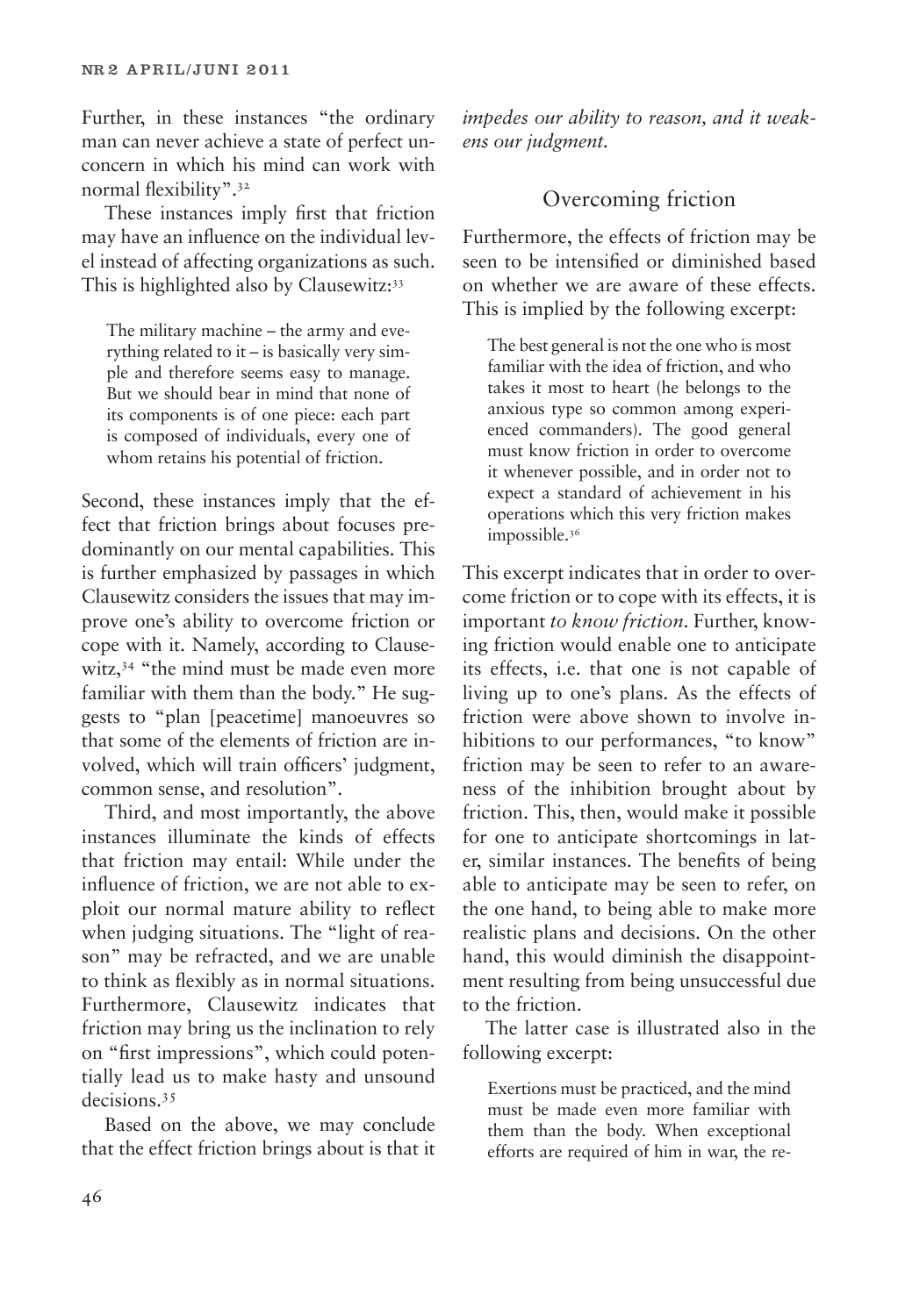cruit *is apt to think* that they result from mistakes, miscalculations, and confusion at the top. In consequence, his morale is doubly depressed. If maneuvers prepare him for exertions, this will not occur<sup>37</sup>; the emphasis is ours).

The above excerpt implies that if the problems are interpreted as solely depending on, for example, mistakes and miscalculations, it may lower one's morale more than they would if seen more realistically as partly affected by friction. Recognizing the effect of friction would, in this case, offer the military person an explanation to the situation which would make the shortcomings more understandable, and possibly more (socially) acceptable.

To sum up, based on the above analysis it appears that overcoming or coping with friction is essentially a question of becoming aware of the effects that impede our judgment and, consequently, our performance. If we are not aware of this kind of influence, we may continuously keep making plans that are unrealizable, or end up explaining the shortcomings in ways that blur our judgment of the actual situation even more.

With regard to this issue, Clausewitz's thinking, however, involves somewhat contradictory aspects: on the one hand, he explicitly emphasizes the need to practise for friction in peacetime contexts, and the possibility of involving "elements of friction" in [practice] maneuvers.38 On the other hand, he states that friction may be inconceivable unless one has experienced war.<sup>39</sup> The ostensible inconsistency among these references may become intelligible within the light of a third reference of his text: Clausewitz suggests that for those who have not experienced war, it may be beneficial to consult someone who both has experienced war and is able to conceptualize one's experience.<sup>40</sup> This indicates that the mere experience of war, or friction, may not be enough in order to be able to help others in practising to overcome friction. Rather, in order to teach others in terms of friction, one needs to be able to conceptualize one's experience of this, which in itself may not be automatic or easy. This is further implied by the above excerpt referring to the common "anxious type" of commander, who takes friction "most to the heart", but is not able to "know friction" in the sense that he would be able to overcome it whenever possible.

We suggest that these instances, in fact, point to the nature of friction: that the mere experience of it does not guarantee that one actually understands what has happened; rather, despite experiencing friction, we may remain unaware of its effects to our thinking. However, the crux of the matter is precisely the fact that we should realize and acknowledge that when experiencing friction, our "light of reason" becomes refracted and we are not capable of our normal mature judgment. This awareness of our thinking becoming impeded would, then, enable us to better anticipate our capability for performance under the effects of friction. Further, based on the above, it appears that this awareness of the effects of friction is essential also for the possibility of overcoming friction.

#### The bodily basis of friction?

The above consideration on the effects of friction portrays friction first and foremost as a phenomenon affecting our thinking. However, Clausewitz's writings imply that there may be a bodily basis for these mental impediments, as the following excerpts illustrate:

We are prevented from making an apparently justified statement by our feelings,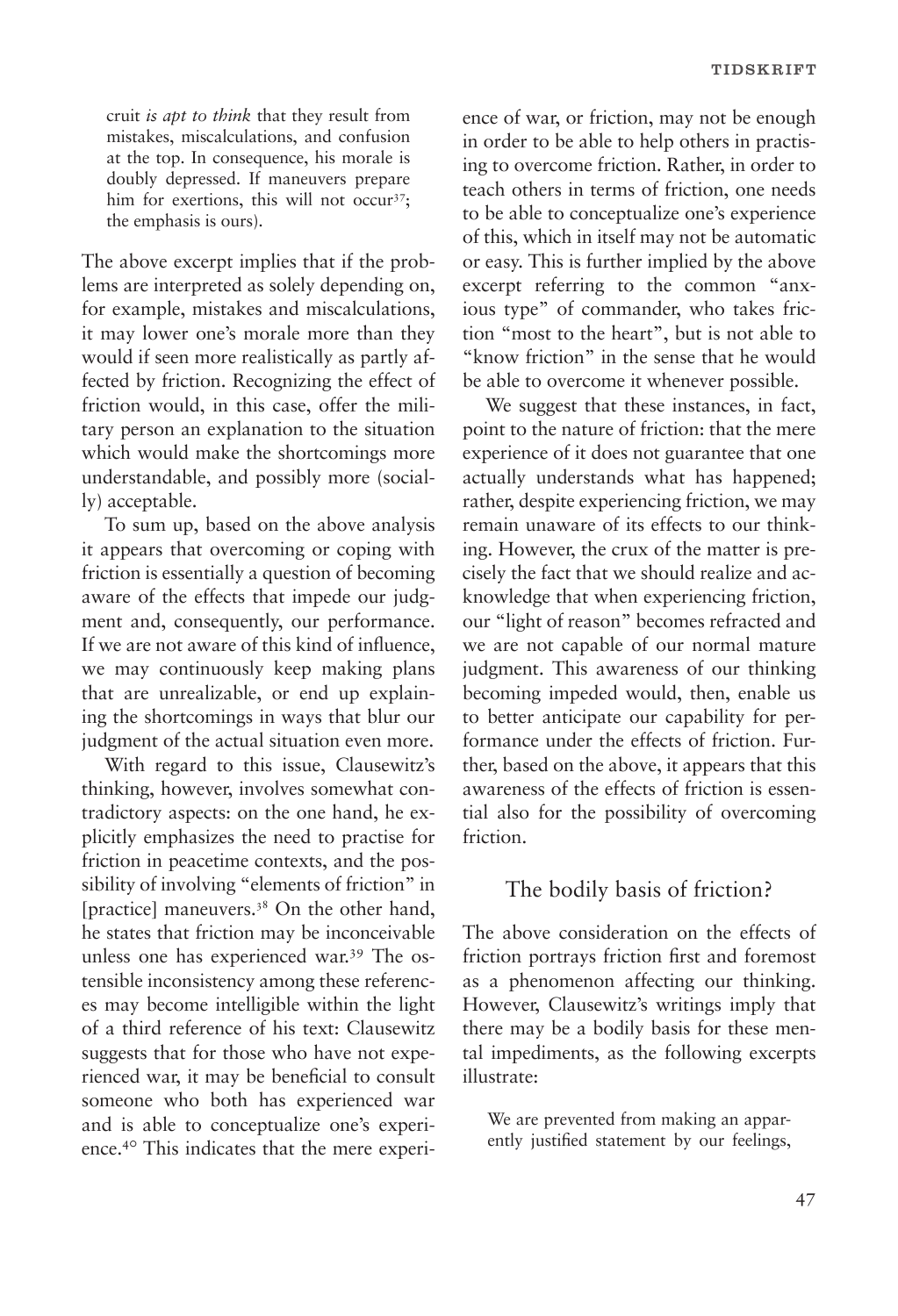which themselves act as a higher judgment.<sup>41</sup>

The senses make a more vivid impression on the mind than systematic thought…<sup>42</sup>

The above excerpts indicate that bodily aspects may be contributing to the effects of friction considered above. This issue is not, however, discussed more in detail in Clausewitz's book. From the viewpoint of our attempt to consider and theorize the dynamics of friction, this would be an important aspect. In essence, exploring the basis for the shortcomings of our judgment, as well as for the possibilities to overcome this, would offer us more understanding of the dynamics of friction. Although Clausewitz has not examined this issue further, we may, however, utilize the building blocks explicated in this chapter. Based on them, we may look for a complementary understanding from more contemporary research.

To sum up, based on the analyses of Clausewitz's view on friction, in this section we suggested that his view on friction is fundamentally comprised of two elements of a different nature: The first is the *factors* of friction, which, together, form "the atmosphere of war".<sup>43</sup> These factors may not be entirely anticipated or controlled. In fact, many of these factors are essentially dependent on chance. These factors, or the atmosphere of war, in itself, are not the essence of the concept of friction, however. Rather, we suggest that the core of the notion of friction is the second element, *the effects* of friction. These effects may be summed up as follows: the friction *impedes our ability to reason and it weakens our judgment.*

These issues regarding the effects of friction, in fact, imply a point of view based on the human sciences to warfare (but also to any crisis situations potentially faced by police or firefighters, and any other citizen in the middle of normal life). Furthermore,

Clausewitz's book offers a rather discernible outline for these. Therefore, it appears that this second element of the concept of friction is more researchable than the first element. In addition, Clausewitz also briefly considers the ways of overcoming friction, and practising this. Further, he implies that these effects of friction, which appear cognitive in nature, may to some extent have a bodily or emotional basis.

The issues presented above, concerning the effects of friction, their basis, and the possibilities for overcoming these, indicate Clausewitz's understanding of the dynamics of friction, while being insufficient, as such, for explicating the nature of friction and the processes involved. From the viewpoint of our research, these indications offer signposts regarding the directions from which we may gain more understanding of the dynamics of friction. This is what we turn to next.

## **Complementary theory: comfort zone and edge-emotions**

Based on the above analyses, we suggested that Clausewitz's view on friction comprises two elements of entirely different nature. The first is the factors, an indefinite list of variables causing friction, most of which are largely due to change. The second, more definable element is the effects of these countless factors. Above, we summed up that these effects refer to our judgment becoming impeded. Further, based on Clausewitz's writings, we inferred that bodily aspects possibly have a role in this. The latter two issues may be seen to be Clausewitz's most important notions indicating the dynamics of friction, i.e. the underlying processes that in essence bring about the effects of friction. However, as he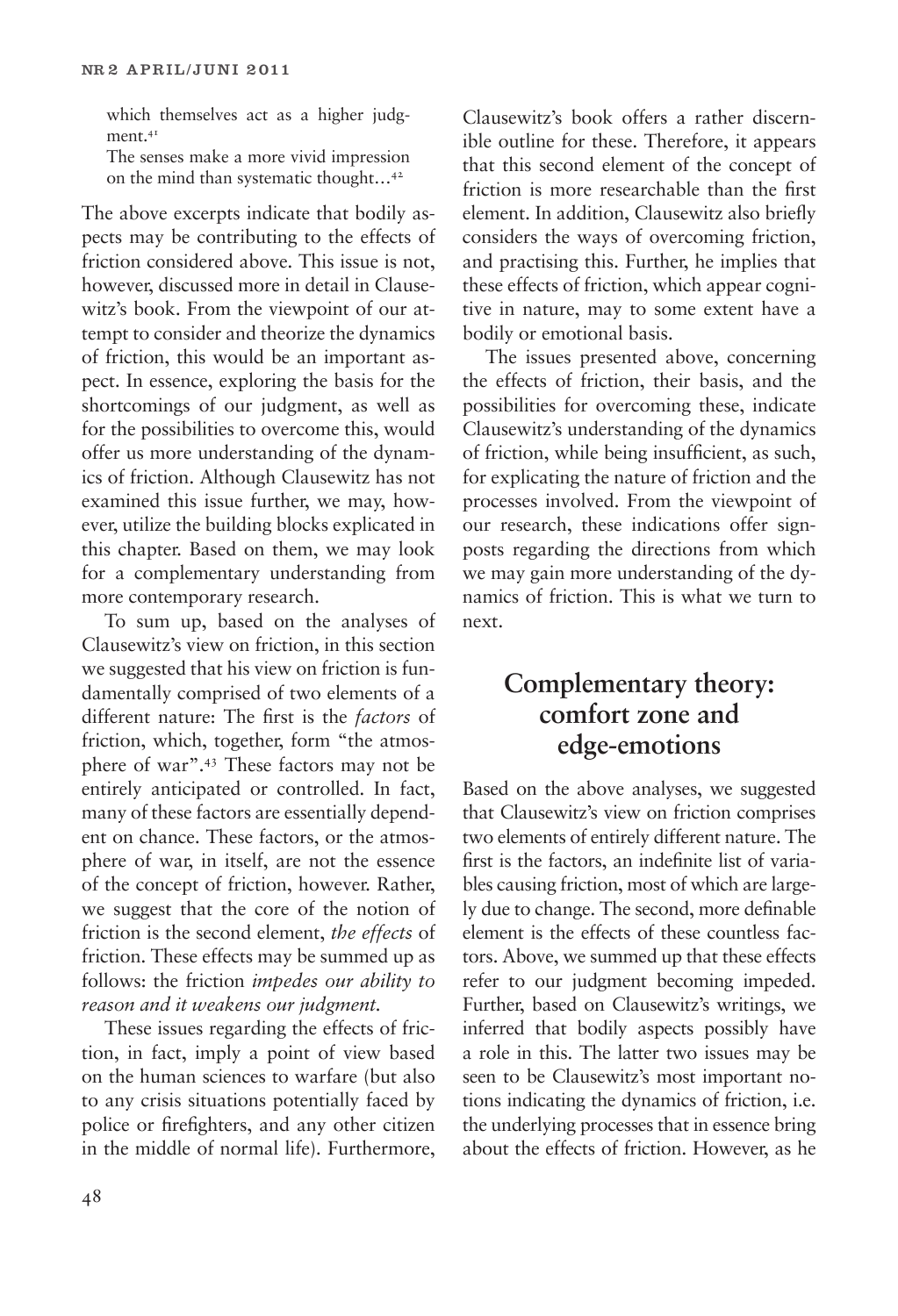has not considered these issues in more detail, it is our purpose, in this section, to examine these notions further. In order to explore these issues, and to theorize the dynamics of friction, we utilize a complementary theory that sheds light specifically on these issues. In the following, we will first briefly discuss this complementary view, and in the next section, bring these two viewpoints together in order to theorize the dynamics of friction.

A complementary theory suitable for exploring further the restrictions on our thinking and the possible bodily basis for these may be found in our previous research. Namely, Kaisu Mälkki's<sup>44</sup> view concerning comfort zone and edge-emotions involves consideration precisely on the ways in which our thinking is affected by (bodily) emotions, in normal as well as in critical situations. In its entirety, this theory deals with the nature and prerequisites of reflection in adult learning. The theory is based on an analysis of both Mezirow's<sup>45</sup> adult educational theory of transformative learning and Damasio's<sup>46</sup> neurobiological view on emotions and consciousness.<sup>47</sup> For the purposes of this study, the theory is considered here in terms of its fruitful elements concerning the issues insufficiently considered within Clausewitz's writing in order to shed light on the dynamics of friction.

In the following, we will briefly discuss first the emotional and then the cognitive dimension. Following that, we bring these two dimensions together, in order to explicate the way in which these are intertwined, and further, how this enables explicating the ways in which our thinking may be impeded by emotions.

#### Emotional dimension

The basic function of emotions is to ensure survival: they function in favour of life regulation by helping an organism stay out of danger and to bring about advantageous conditions for maintaining life.<sup>48</sup>

A threatening situation automatically arouses emotions that motivate quick reactions and orient attention accordingly, for example when we become cautious on the top of a cliff, or automatically swerve away from approaching objects or vehicles, as well as when in serious situations we are automatically able to harness all our capabilities for "fight or flight". Based on emotions, we are capable of automatically avoiding and protecting ourselves from danger on the one hand, and to seek comfort and safety on the other. With our conscious cognitive capacity, we would be unable to make such quick conclusions required for survival. Furthermore, we use emotions as indicators of whether our surroundings are safe and suitable for us. Biologically, we regard unpleasant emotions as signals of something suspicious taking place, and consequently naturally want to dispose of both the feelings experienced as uncomfortable and the instances in which they were aroused.<sup>49</sup> Correspondingly, when we feel ourselves to be safe, we become relaxed and believe we are safe. We, like other living organisms, have been programmed with life-support systems that take care of fundamental reactions with the help of emotions.<sup>50</sup>

#### Cognitive dimension

The basic nature of the cognitive dimension, in turn, may be considered with the help of the concept of meaning perspective. Meaning perspective refers to the set of assumptions which orients our perceptions, thinking, feeling and action. It is based on our previous experiences and our biographies, and is shaped by our culture and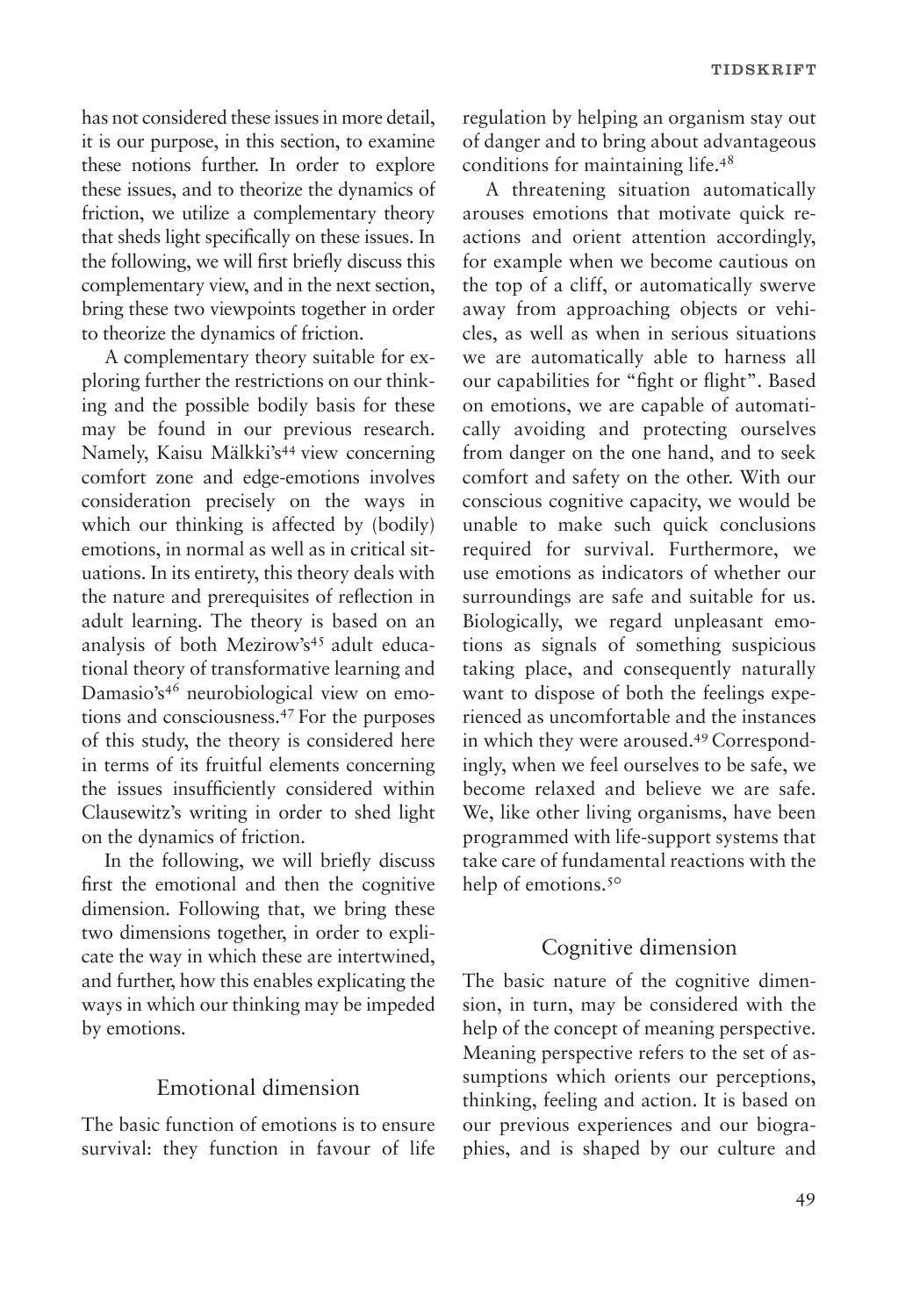relationships. Understanding, or giving meaning, is based on grasping the world with our assumptions and expectations (which have been formed through previous experiences). We are able to understand, since the meaning perspective orients our cognitive processes based on our previous experiences and assumptions, thus bringing continuity to our world. At the same time, this limits our view by orienting us away from impulses that we would not be able to understand within the light on our previous experiences. At the fundamental level, however, this enables us to maintain our view of the world as well as our sense of stability, community and identity.<sup>51</sup>

### Comfort zone and edge-emotions as the emotional orientation of our thinking

Above, we discussed the cognitive and emotional dimensions separately, in terms of their basic natures. However, in humans these dimensions are no separate compartments, but are, on the contrary, fundamentally intertwined. $52$  On the one hand, the cognitive processes are powered and influenced by the emotions, and, on the other hand, both culturally, socially and personally shaped meaning perspectives contribute to the perception of danger and safety, and consequently, whether the emotions and feelings associated with a situation are experienced as unpleasant or enjoyable.<sup>53</sup>

More specifically, the way our thinking is influenced by emotions is a question of how the emotions, oriented to ensure survival, support also the intactness and fluency of our cognitive processes. In other words, the same emotions that provide us with the reactions aimed at keeping us alive physically and biologically take care of the flow of our cognitive processes by protecting the intactness of the meaning perspective as well. While physically we may face threat whilst, for example, being in danger of some sort, a mental threat would refer to instances in which we experience a threat of chaos, as we are unable to understand, within the light of our previous understanding, what is happening in the situation or within us. Also, the intactness of our meaning perspective becomes challenged when something or someone questions our basic values, attitudes or cherished beliefs, or in an extreme case, our sense of self. These are examples of instances in which the emotional protection mechanism becomes activated.<sup>54</sup> This mechanism may be considered through the concepts of comfort zone and edge-emotions.

The comfort zone and edge-emotions may be seen as the emotional dimensions of the meaning perspective discussed above. In other words, if we are not able to keep up the normal functions of meaning perspective, and something threatens the continuity and coherence of the meaning perspective (i.e. we are not able to understand based on previous understanding, or our values and beliefs are being questioned), we experience unpleasant emotions. These unpleasant emotions orienting from the meaning perspective being questioned are termed edgeemotions. Correspondingly, when nothing questions the meaning perspective, we are able to interpret situations non-problematically based on our previous understanding, and the world appears comprehensible; we do not experience these unpleasant emotions, but, rather, feel ourselves fundamentally safe and comfortable. The term comfort zone, in turn, refers to this mental zone in which we feel ourselves comfortable as nothing questions our meaning perspective, the associated assumptions, values and beliefs, or the fundamental experience of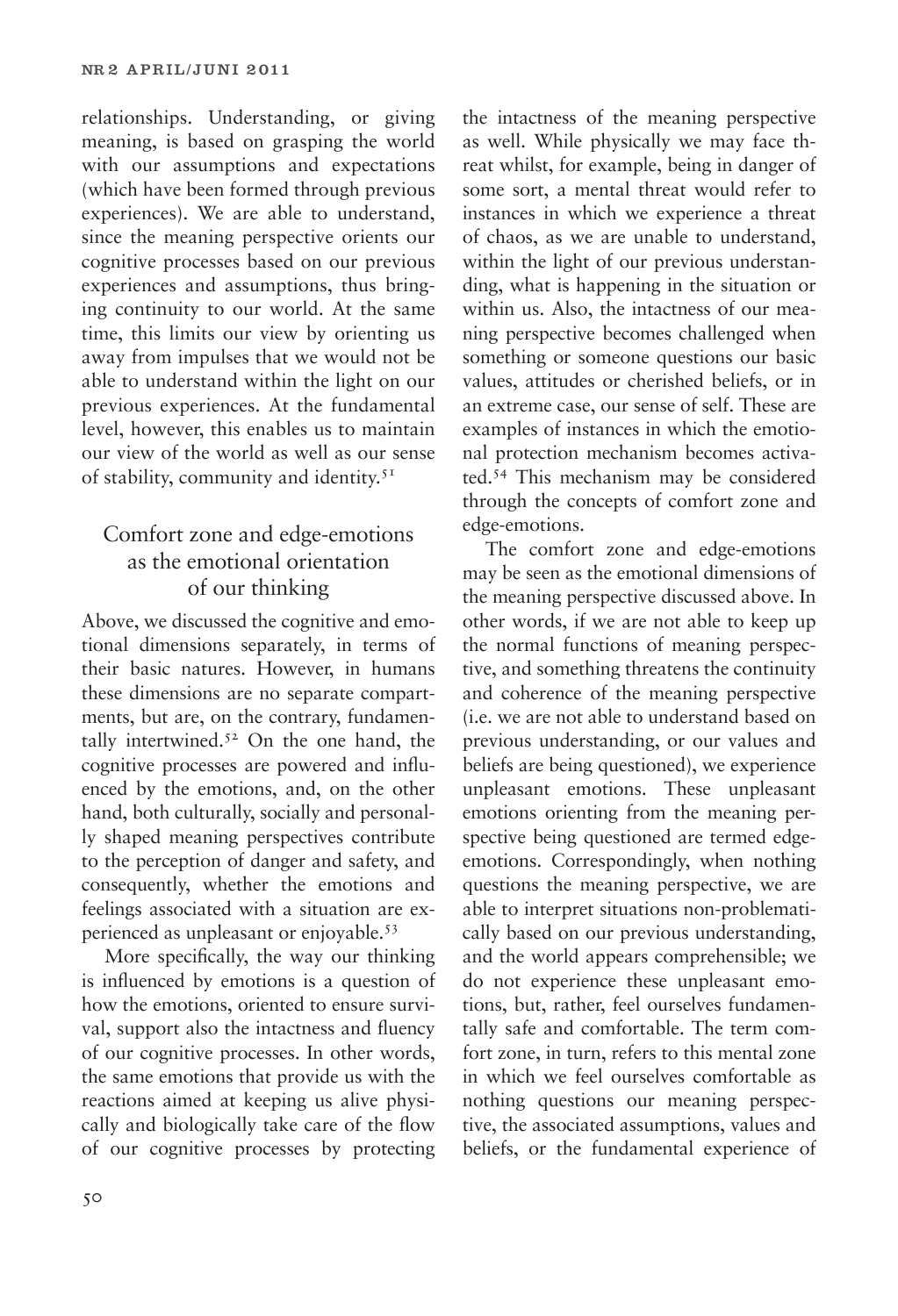continuity. The edge-emotions introduced above are called edge-emotions because they appear on the edges of the comfort zone.<sup>55</sup>

The same emotional reactions above described as ensuring survival on the biological and physical level are also embodied in the comfort zone and edge-emotions in order to ensure the intactness of the cognitive processes. The comfort experienced at the comfort zone indicates (whether we are aware of it or not) being safe and in balance, and tends to be maintained. Conversely, the edge-emotions arising at the edges of the comfort zone indicate that the continuity or coherence of the meaning perspective is being threatened. Similarly, as we react automatically in terms of physical threats (e.g. escape or attack) in order to ensure survival, the emotional influence on our thinking entails automatic reactions as well.<sup>56</sup>

The edge-emotions may, in figurative terms, be seen as "the anaerobic threshold of the mind". As the anaerobic threshold informs that the limits of the body are being reached, by bringing about unpleasant feelings,<sup>57</sup> the edge-emotions may also be seen as the guard-dogs raising an alarm of the comfort zone being exceeded. Fundamentally, the edge-emotions serve to keep up the coherence within our consciousness by protecting the intactness of the meaning perspectives. The anaerobic threshold, if encountered for the first time, brings us the tendency to slow down or stop running, for example. Similarly, also the edge-emotions entail tendencies for action. In terms of physical threat, the emotions orient us to avoid danger or to protect ourselves, for example by fight or flight. Similar mechanisms take place also at the mental level, when we protect ourselves through a mental fight or flight reaction in order to return to the comfort zone. We may use psychological, interpretative means, such as automatically avoiding to deal with the

issue, making excuses, or interpreting it so it no longer appears as a threat to our values or understanding. For example, in the case of a quarrel with a friend or spouse, we may blame the other party so as to avoid dealing with our questioned assumptions; or we may throw all kinds of insults without actually meaning them in order to defend our viewpoint. In this way, our emotions orient us to bring about explanations to situations that protect our own beliefs.

When we are out of our comfort zone, emotions become activated in order to alert our body of a state of imbalance. Consequently, our thinking is oriented, through emotions, first and foremost to restore the balance, i.e. the comfort zone.<sup>58</sup>

While this emotional orientation of thinking may be seen as a necessary mechanism for maintaining the flow of our cognitive processes, it simultaneously brings about limitations to our perception and thinking. For instance, when our values or assumptions become questioned, edge-emotions may arise to protect their intactness. In this case, our tendency is to try to dismiss the questions by either attacking, defending or escaping mentally, i.e. by verbal and interpretive means. Thus, in threatening instances our sophisticated processes of thinking are harnessed to protect our comfort zone. In situations like these, our thoughts, interpretations and decisions do not often manifest the optimal breadth, flexibility and criticalness of our cognitive functions, but quite the opposite, they exemplify deductions that are rather restricted, biased and purpose-oriented.<sup>59</sup>

That is to say, when our comfort zone is threatened, emotions orient our interpretations most of all to restore and maintain our feelings of safety and our normal "order of the world". This intention is more fundamental, and thus the intention of un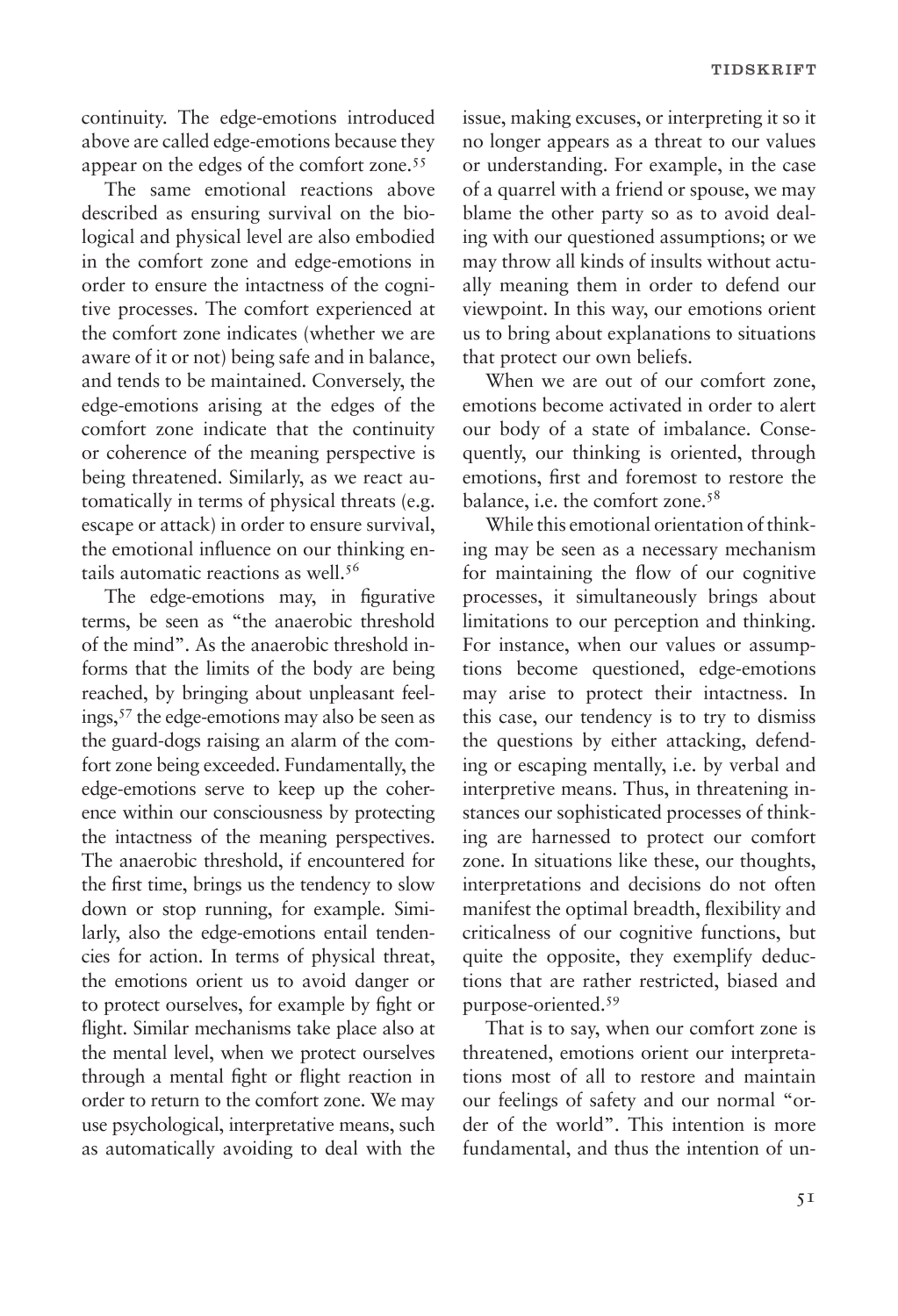derstanding any particular situation will be subordinated. Therefore, by our interpretations we aim to bring about order to the world, an outline to situations, and quick solutions in order to fix and reduce the unpleasant feelings or threatening situations. Our biological emotional system strives to bring us back to the comfort zone by the means available to it.<sup>60</sup>

The above view indicates the way cognition and emotion are intertwined in terms of our judgment being oriented by emotions. To ensure survival, the emotions support our attention towards the familiar paths of thinking and interpreting in ways that actually significantly decrease our ability for mature, flexible and open-minded judgment.

# **Overcoming the limitations**

These limitations to our thinking considered above, although taking place automatically and regardless of whether we are aware of them or not, are not completely out of our reach or out of control, either. In order to continue with the analogue to the anaerobic threshold at the physical level, we may consider the possibilities for coping with and overcoming these limitations. In essence, although it informs one of a strain in the organism, the anaerobic threshold is not as absolute and compelling as it may feel initially. Through training, we may shift the threshold further, and learn to cope with performing in the anaerobic zone to an extent, even though we cannot remove the threshold due to its biological basis. In this, the essential issue is our attitude towards the unpleasant feeling on the anaerobic threshold, i.e. whether we are automatically oriented by the tendency entailed with the emotion, or are capable of enduring the unpleasantness of being at our limits while keeping going regardless. $61$ 

In terms of edge-emotions, the issue is

similar yet more complex. Based on edgeemotions, we are naturally inclined to orient our thinking in a way that allows us to return to the comfort zone, instead of aiming to understand the situation openly. In order to dismantle this automatic pattern, we first need to recognize (to become aware of) this orientation in ourselves. In the case of running and the anaerobic zone, the choice is more concrete and palpable, i.e. whether to slow down or try to keep running, in spite of experiencing the unpleasant emotions. In contrast, in the case of edge-emotions it is our perceptions, attention and thinking that become oriented, and this is obviously more difficult to discern. We may be unaware of this, as we may figuratively speaking be able to fix the issue before we realize there was a problem. In order to broaden our thinking at the edges of our comfort zone, we need to learn to acknowledge the edge-emotions and the way in which our thinking in these instances is biased towards restoring the feelings of comfort. $62$ 

To sum up, the above view on comfort zone and edge-emotions explicates the nature of the emotional influence on our thinking, and considers the ways to learn to overcome this. While this theorization deepens the understanding of the issues considered in Clausewitz's book, it remains limited in terms of considering the context. In other words, in addition to mental threat and chaotic situations, these limitations on our thinking may also stem from actual danger, which is one of the most important sources of friction according to Clausewitz. In the next section, we bring together these two viewpoints, in order to consider the nature and dynamics of friction, while paying attention to the first element (factors of friction) that indicates the context of warfare, from which the concept originated.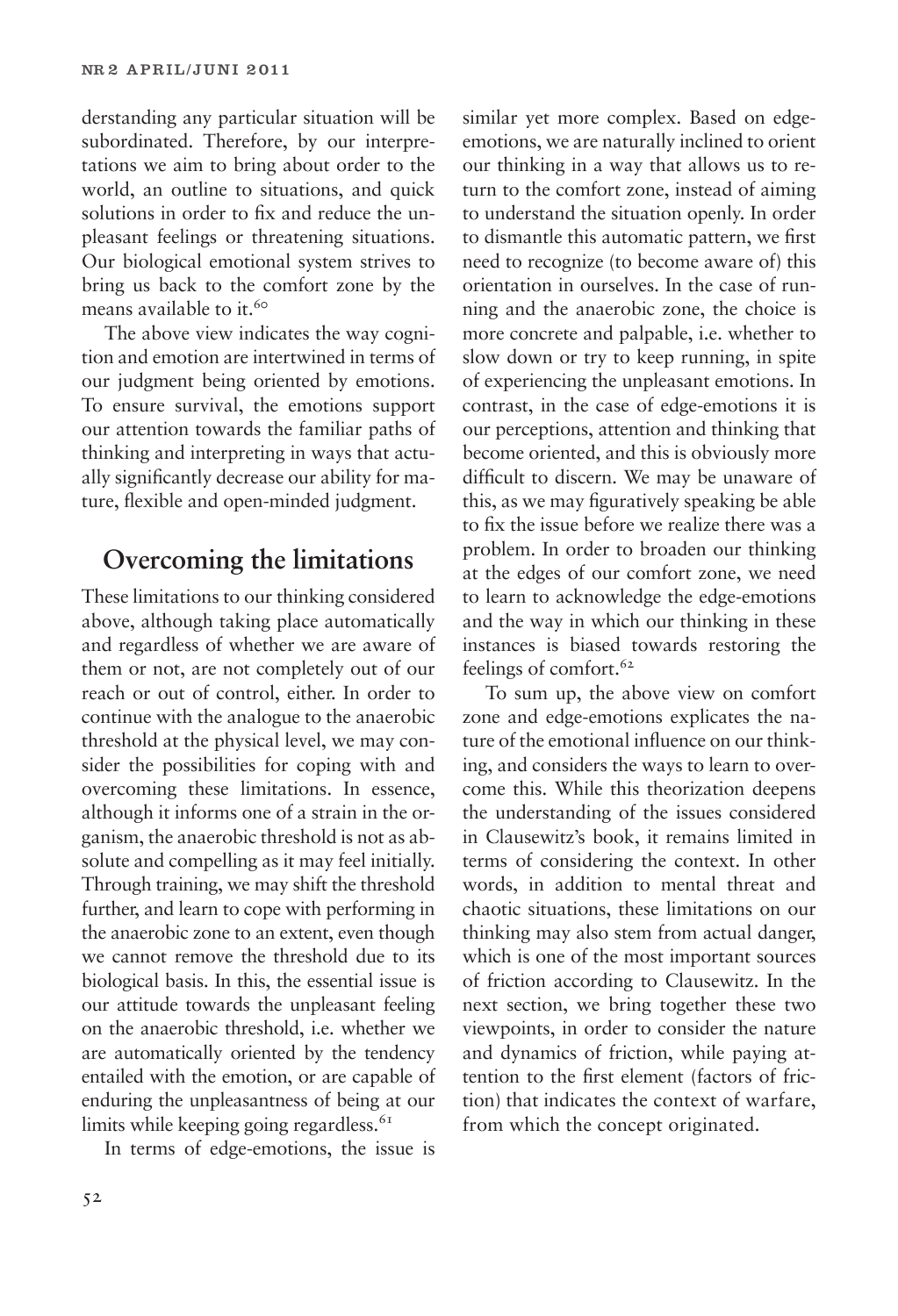### **The dynamics of friction**

Based on the analysis of Clausewitz's considerations on friction, we concluded that his view offers signposts to reaching further understanding of the dynamics of friction, in the form of unanswered questions concerning the nature of friction. In the previous section, we brought into view a complementary theorization that deals with the issues insufficiently considered within Clausewitz's view. In this section, we bring these two viewpoints together, in order to explicate the dynamics of friction by answering the questions raised by Clausewitz's analysis. Furthermore, in the last section we consider more broadly the context of war indicated both by the factors involved in Clausewitz's view and the issues related to military organization, to its personnel and on organizational activities.

The questions derived from the analysis of Clausewitz's view were as follows:

1. *Where do the impediments to our action come from? Why do we yield to first impressions and lose some of the flexibility of our normal thinking? How, in fact, do the emotions and bodily aspects contribute to that?* 

With the concept of friction, Clausewitz describes how our normal mental functions are distorted, restricted and blurred in war.<sup>63</sup> The basis for these impediments can be localized in our emotional mechanisms. At the basic level, this mechanism orients us, both through unconscious reactions and more conscious tendencies, to functional action in order to ensure survival. This, however, does not only involve protecting the body, but ensuring the intactness of our cognitive processes, or meaning perspective, as well. Unpleasant feelings are not only aroused in the event of danger and pleasant experiences when we are safe, but these feelings are also activated by the cognitive processes, both when they are running smoothly and when they are threatened. That is to say, in chaotic situations when we are unable to understand, or when human interaction questions our values and beliefs, we are no longer in thc omfort zone but, rather, experience unpleasant edge-emotions. Furthermore, our personal meanings are socially constructed and bind us with the like-minded. Therefore questioning them brings the social connections they create under question, too.<sup>64</sup> The unpleasant emotions associated with instances of physical or mental threat provide us with automatic reactions and tendencies to seek safety and avoid danger. In the case of mental threat our tendency is to try to restore the comfort zone.

For example, in a chaotic situation we may bring about feelings of safety by forming quick interpretations of the situation<sup>65</sup> – the quicker we are, the faster we may lessen the anxiety resulting from being unable to understand. Furthermore, the more familiar and unambiguous the explanation, the more we may feel ourselves in control of the situation in order to reduce the feeling of insecurity. This may take the form of hasty decisions, precipitate judgment and simplistic interpretation of the situation.

Furthermore, in a case of our values being questioned, we may aim to return to the comfort zone by interpreting the situation in a way that protects us from facing incompleteness, and enables bringing about socially acceptable or desirable explanations. For example, if we make a mistake, we often blame somebody else and make excuses for our behaviour. These interpretations facilitate our return to the comfort zone by enabling us to avoid dealing with the matter, and thus, to avoid experiencing incomplete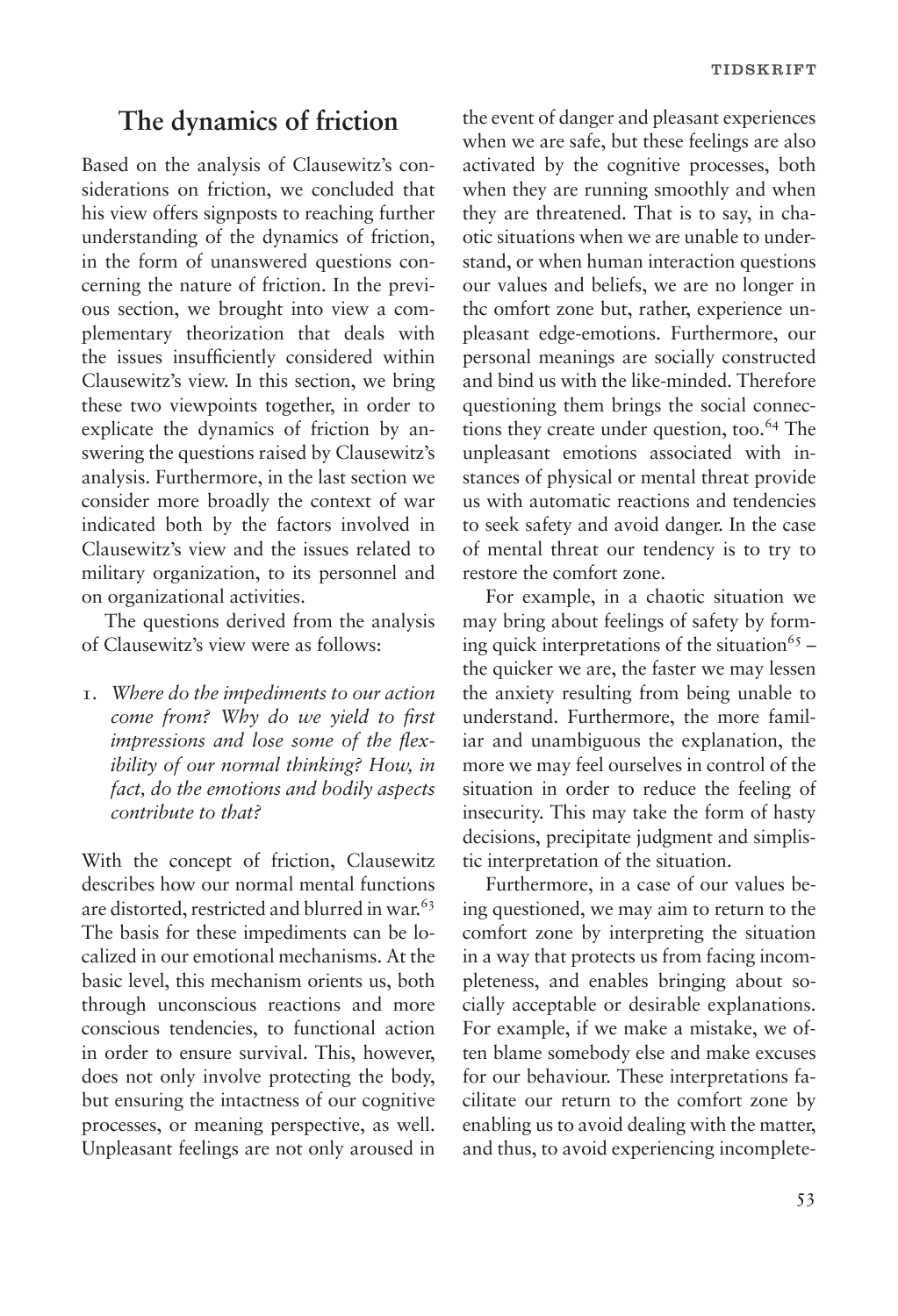ness and feeling ashamed in front of significant others.

These examples indicate ways in which our thinking, in critical instances, may be oriented by emotions towards restoring the comfort zone, instead of being able to interpret situations openly and make mature judgments. Thus, as a further development on Clausewitz's notion of friction, we suggest that the effects of friction are first and foremost a matter of how the biological emotions affect our cognitive functions in order to protect the intactness of these. Our comfort zone becomes exceeded in the physically and mentally strenuous conditions of the battlefield, and, as a result of reacting to the unpleasant edge-emotions, we end up expounding situations based on first impressions that serve more the return to the comfort zone than, for example, gaining a thorough grasp of the situation.

The more judgment the solution to the situation requires, the more susceptible we are to the effects of friction on our performance. Experiencing the emotions indicating threat brings us the tendency to aim, as the high priority, at restoring the feeling of safety. Although the threat would be of a physical nature, by quick interpretations of the situation we may diminish the experience of threat and chaos while lacking in mature judgment and accurate perceptions.

#### 2. *What makes both overcoming friction and practising for this so difficult, as Clausewitz implies?*

Above we discussed the basis for the effects of friction, i.e. what are the origins to the impediments to thinking that friction brings about. Furthermore, this explanation involved conceptualization concerning the role of emotions in this. Apart from these, based on the analyses we aimed to answer

the third question, which concerned the basis for the difficulties in both overcoming friction, and practising for this. The theorization considered in the previous section may be seen to offer an understanding considering these questions as well.

Clausewitz indicates that in order to overcome friction, one must know it. In the previous section, we suggested that knowing friction refers to realizing and acknowledging the limitations to our thinking that friction brings about. Above, we specified that these limitations are associated with unpleasant feelings, or edge-emotions, and stem from our tendencies to maintain the comfort zone. In contrast to the ways in which, at our best, we may be capable of flexible thinking and mature judgment, in these instances when our comfort zone becomes exceeded and we experience edgeemotions, our thinking narrows and becomes purpose-oriented towards restoring the comfort zone.

Considering the fact that these reactions, in essence, protect us from facing our incompleteness and insecurity (which, in itself, we experience as a mental threat), the difficulties in knowing friction appear understandable. Namely, knowing friction would require us precisely to realize this nature of our thinking that, contrary to what we would like to believe, it is often far from rational, mature and open-minded. In fact, for the sake of avoiding facing our flaws, we often assume ourselves as being more rational than we actually are. This very assumption, and the accompanying emotional protection of it, is the tip of the iceberg concerning what makes acknowledging and knowing friction from our own experience so difficult. In other words, knowing friction is a matter of becoming willing to experience, feel and realize the ways in which being at the edges of our comfort zones may result in our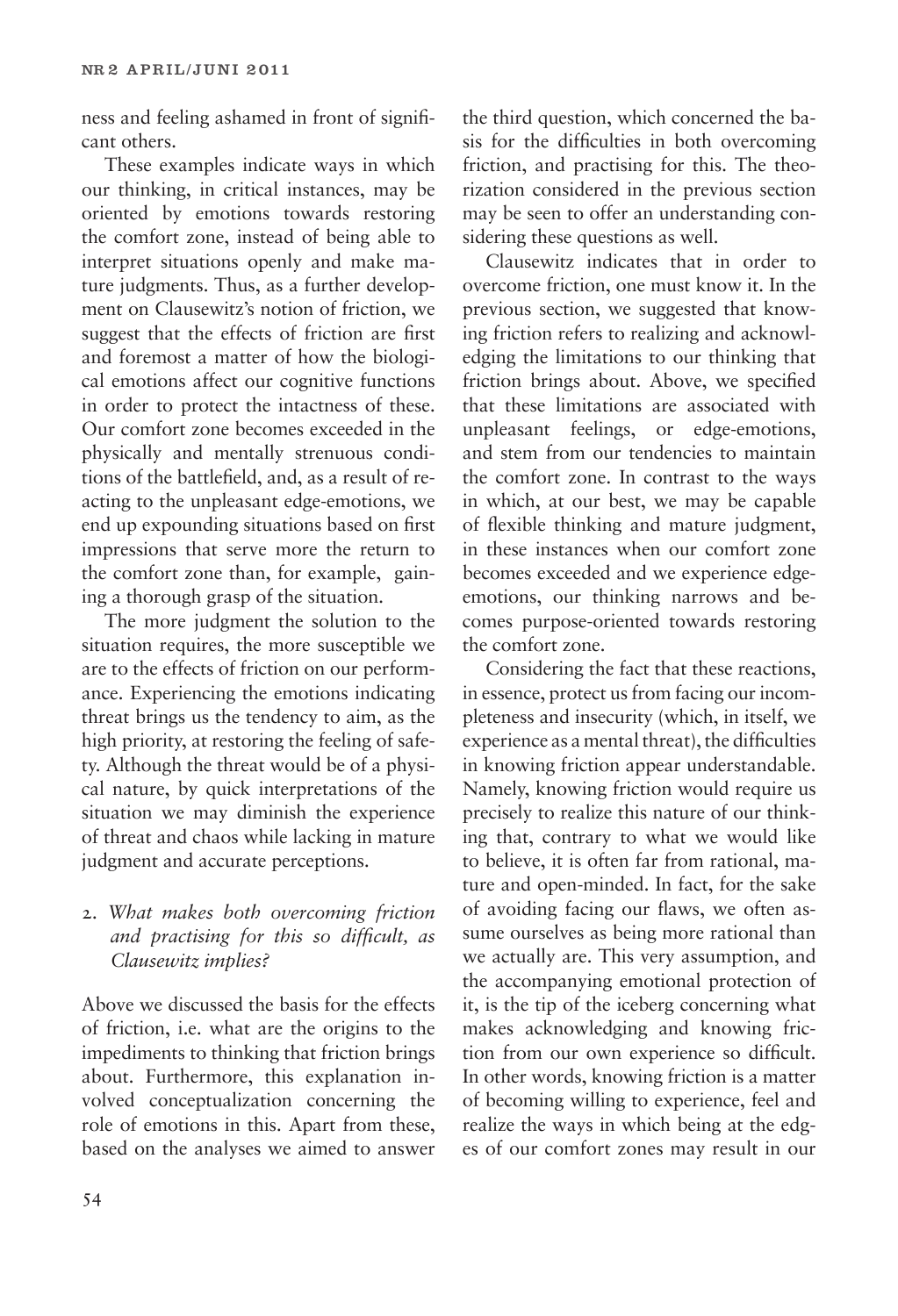thinking becoming limited. The point is not, however, to find the "right" assumptions as such – if any exist– but to identify, within the restricted interpretations we assumed rational, the emotional orientation towards the avoidance of dealing with particular issues or feelings.

Disentangling this seemingly natural pattern forms the challenging task of trying to understand friction. The reactions implied by the concept of friction are closer to us than we dare to realize, and precisely here lies the difficulty in utilizing this understanding. This may appear to be an issue of concern merely to each of us as individuals, and to our private attitudes towards becoming aware of our bodily and mental reactions and tendencies. However, equally important is the fact that our cultures have an effect on our attitudes towards such issues. Namely, through the influence of our culture we may have learned to neglect dealing with these kinds of feelings and reactions. Military training, for example, may bring about particular reactions and attitudes towards emotional issues, making mistakes and discussing these with others. If the culture in general, or the significant other (oklart vad som menas med '..the significant other'…! Det verkar som om det saknas ett ord efter 'other'. Kan ev. mena:'…the significant other culture') in particular, is not supportive in dealing with the actual effects of friction as well as their basis, the difficulty in getting to know friction is doubled. We may experience our comfort zones to be threatened also by deviating from socially accepted scripts (as our sense of identity partly leans on the sense of community and belonging to relevant reference groups). In fact, Brookfield<sup>66</sup> has introduced the notion of cultural suicide to refer to these kinds of instances, in which we risk social acceptance and dare to go against the social current.

To sum up, friction is often regarded as a phenomenon of chance and misfortune, and is seen to hinder the true potential of a group. However, in this article it has been argued, along with Clausewitz, that each individual within a group or an organization retains his/her potential for friction, and, as a consequence, the group may not function as efficiently as planned.

The importance of this concept does not manifest itself in shattering moments on the battlefield, but, rather, both before and after facing the reality of war. The concept is definitely not a tool for wisdom in hindsight, or an excuse for all misadventures faced in military action. It is of crucial importance to be able to reflect, in advance, on our presumptions and our tendencies to choose particular lines of operation. We will find out about our own limits, if we are willing to open our minds sufficiently. Thus the difference between real war and war on paper is only partly due to chance and, in consequence, only partly uncontrollable and conceptually intractable. The other part is the human experience of friction and the consequent limitations and restrictions that are, to a certain extent, scientifically graspable and possible to practise.

### **Discussion**

Clausewitz reflected on his experiences and, at the same time, generalized this experience of human behaviour on the real battlefield. Friction is one of the most important notions he ended up considering through his reflective process, after experiencing harsh battlefield conditions. It can be argued that he himself was a victim of PTSD symptoms<sup>67</sup> (Post Traumatic Stress Disorder) and that these caused long-term physical, emotional and social influences. It can also be argued that Clausewitz managed to conceptualize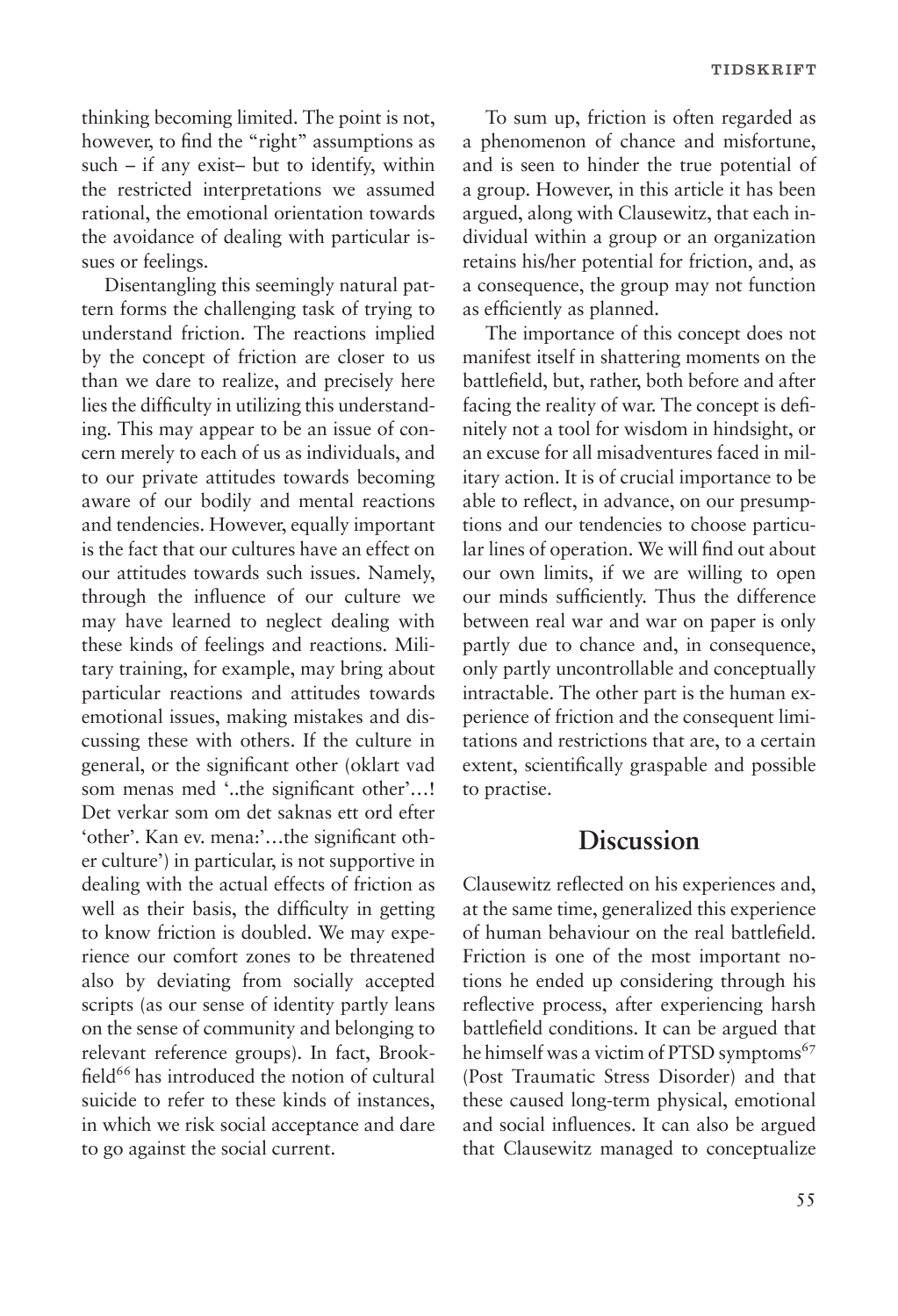the effectiveness of battle stress and different phases of adaptation to combat (first battle, experienced veteran, overstressed veteran<sup>68</sup>). It remains unclear if the possible PTSD could have influenced the way Clausewitz made his argumentation, and how much that could have influenced the formulation of the term friction. But then again, as we have argued in this paper, the effects of friction are part of the basic biological processes that ensure the fluency or our cognitive functions as well as survival, also in everyday contexts.

His experiences had, nevertheless, deepened his understanding of the fact that the true nature of actual war is far removed from war on paper. This discovery is clearly argued in his concept of extremities (die Äußerste).<sup>69</sup> According to Clausewitz, there were three levels of extremes. The nature of the first extreme is based on the level of strategic and also national-level phenomena. The first extreme is concerned with issues that take place before the actual fighting has begun, such as the atmosphere and indications of 'will' or 'morale'.<sup>70</sup> These issues are often assumed to correspond with the nation's actual capabilities to  $act<sub>71</sub>$  although they represent mere intentions in Clausewitz's concept. Hence, it is important to understand that all nations and communities contain their particular way of expressing their viability, which can take forms that are fervent and filled with heightened emotion.<sup>72</sup> The second level of extremes is the phase when the belligerents are preparing to face each other as living forces. It is the moment of the clash of intentions. Nevertheless, it is not until we have reached the 3rd extreme that real warfare will reveal its devastating nature, to human body and to human mind. During this extreme, the fighting forces must prepare to face real war and therefore also reciprocal action. It is actu-

56

ally this third extreme that is of the most crucial importance, because it exposes the genuine preparedness of the belligerent to put its fighting ability into practice. The genuine aim of all military operations is to suppress all resistance. Hence, the true effects become evident only when living forces sufficiently increase their resistance vis-à-vis the opponent.<sup>73</sup>

The connection and link between the third extreme and friction is interesting, but at the same time problematic. In this article, it has been suggested that the concept of friction is not dependent on the physical experience of the 3rd extreme, as friction is inherent in any kind of human activity. In addition, it should be understood that friction might be accentuated in critical and chaotic situations, where the danger and the fear of death emerge. The refractive error of reason<sup>74</sup> is even more crucial when leaders at any organisational level are trying to understand the situation,<sup>75</sup> but the ability to separate the relevant information from the irrelevant information is disturbed by the effects caused by friction. Clausewitz understood this refractive error of reason and its crucial importance in the leadership of strategic level of warfare:

The higher a man is placed, the broader his point of view. Different interests and a wide variety of passions, good and bad, will arise on all sides. Envy and generosity, pride and humility, wrath and compassion – all may appear as effective forces in this great drama.<sup>76</sup>

In this article, so far, there have not been any suggestions whether the concept of friction has any relation to military discipline. It is even more interesting to consider that the basic idea around the theme of discipline and its importance have remained almost unchanged for hundreds of years.<sup>77</sup>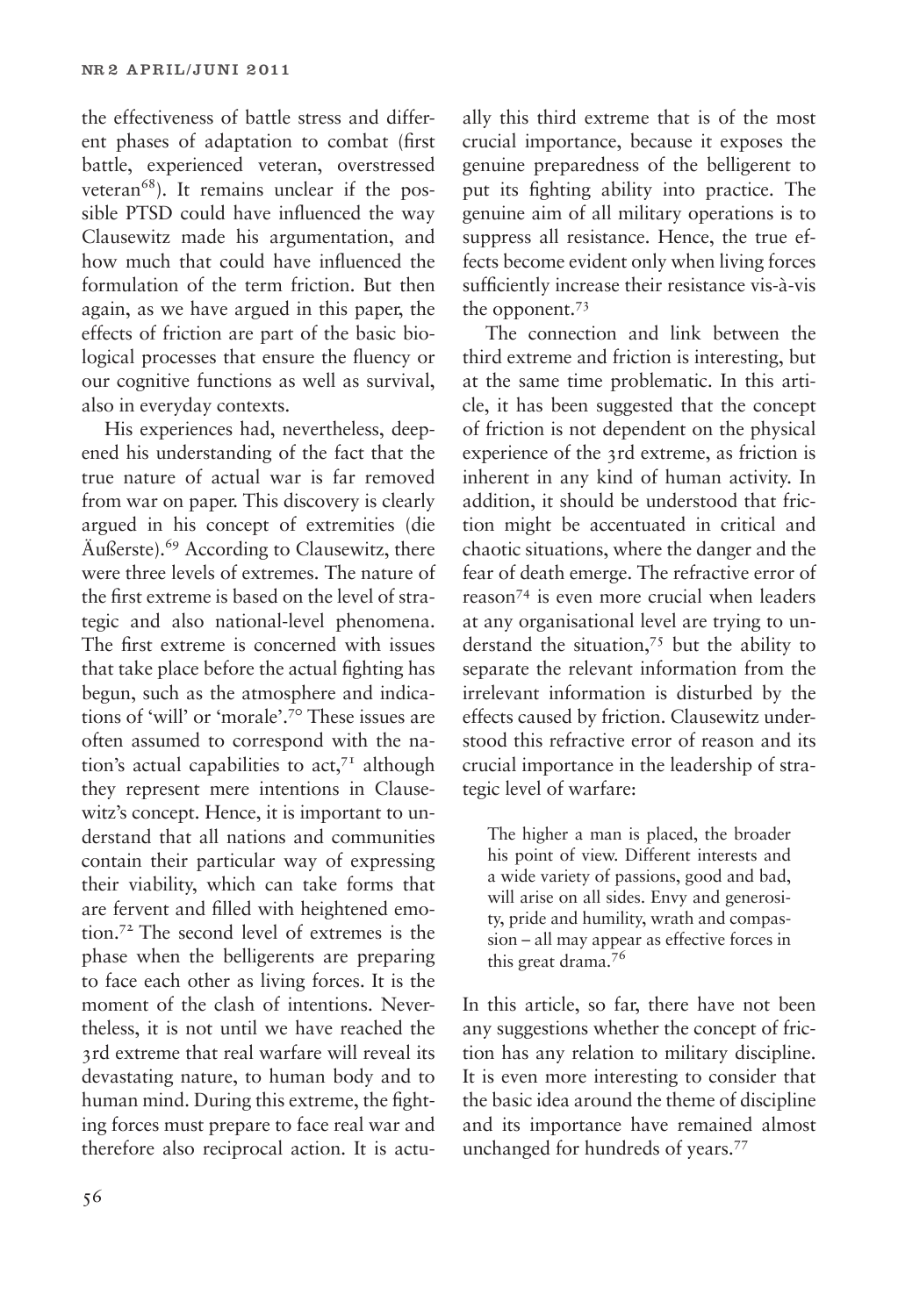It is an almost self-evident fact that the disciplinary methods and the military routines are important in order to overcome the chaotic conditions of the battlefield – a feature that has always prevailed in the battlefield. During the period of linear tactics, the systematic courses of action helped the individual to overcome fear when facing the enemy in the battlefield.78 These kinds of interpretations are still valid in our own time. In FM 3-0, it is stated that "the trained and disciplined soldiers are the single most important element of any command and control system."<sup>79</sup> This kind of argumentation is based on the idea that the teaching of discipline is only a beginning and not the outcome of military performance (discipilinära soldater i träning), as it is more important to be able to educate the military organisation to face real war (träna soldater i disciplin).<sup>80</sup> Despite the efforts to strengthen the discipline and make the military units more coherent, the reality of the battlefield and the elements of chaos, chance and friction actually confirm that something more is needed to understand war as a human phenomenon. Within the light of the theory presented in this article, we suggest that the training and routines may bring about feelings of control and safety to instances of chaos. However, the concept of friction captures the fact that inevitably we will face our limits in war, and thus will end up out of our comfort zones. That is why, in training, it is equally important on the one hand to strengthen and enlarge our comfort zones so as to maintain flexibility and consideration for as long as possible, and, on the other hand, to learn to acknowledge the effects of friction on our performance in order to decrease the refractive error of mind we drift into at the edges of our comfort zones.

Hence, the astonishing military capability of different kinds of irregular military organisations in our own time in Afghanistan and in Iraq has hardly anything to do with superior discipline, in the way we understand this term, but on their ability to understand and tolerate the effects of friction at the personnel level. Hence, the great performance of the Finnish Armed Forces during the Second World War was not due to an iron discipline or superior art of war, either. It was produced by the comprehension that only self-assertive soldiers could be effective in the harsh conditions of the battlefield, where soldiers had to rely on themselves and their ability to deal with situations, instead of relying on discipline, which would only be an external help on the battlefield. $81$ 

Juha Mälkki is a Lt. Col G.S., D. Soc.Sc Defence Command Finland and Kaisu Mälkki M.A. (Educ) at the University of Helsinki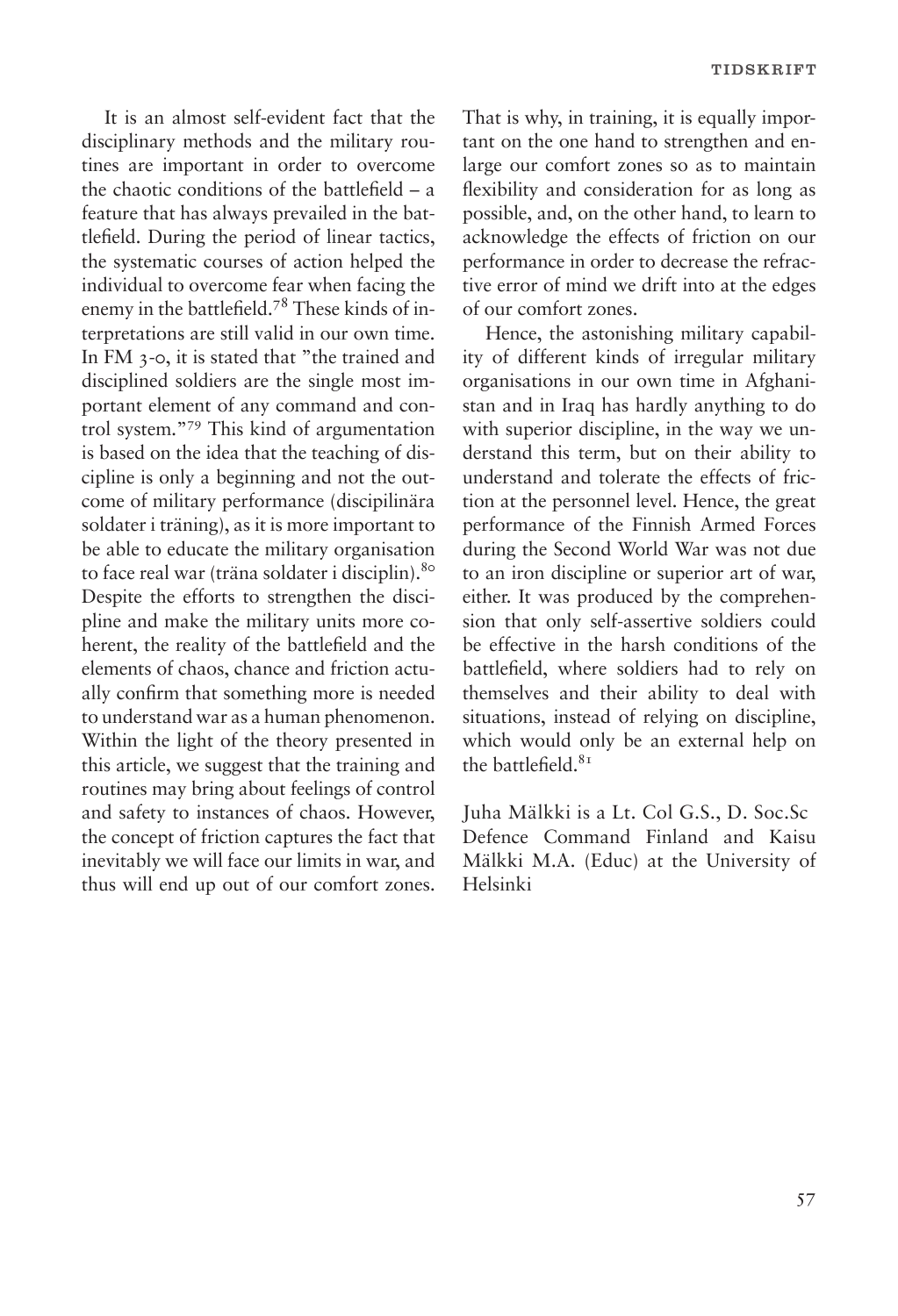# **Notes**

- 1. Clausewitz was born in 1780 in Burg, about 100 kilometres southwest of Berlin. He became famous for criticising the manner in which theories were used to generate doctrines of rules of action. He saw that knowledge and performance must be separated, though utilitarian benefits may be had from valid theories. He served in various armies, and in 1819 began his writing of *On War*. After eight years, he had completed the first six of eight planned parts. His work was left uncompleted, due to his death in 1831.
- 2. Watts, Barry D.: Clausewitzian Friction and Future War, McNair Paper 68, Institute for National Strategic Studies, Washington DC 2004, p. 88; Capstone Concept for Joint Operations version 3.0. USA, Department of Defense, 2009. Retrieved 24.05.2009. *http:// www.dtic.mil.*
- 3. *Militärstrategisk doktrin,* Försvarsmakten, Stockholm 2002, p. 20.
- 4. Scales, Robert H.: "The Second Learning Revolution", *Military Review*, January-February 2006, p. 37.
- 5. *FM 3-0, Operations*, Headquarters, Departement of the Army. Washington, DC, 27.2.2008. Introduction, 1-15.
- 6. See op. cit. note 2, Watts; See also Beyerchen, Alan: "Clausewitz, Nonlinearity, and the Unpredictability of War", *International Security*, Vol. 17, No. 3, Winter 1992–1993, pp. 59–90; Jobbágy, Zoltán: "Scrutinising effects-based operations: On military genius, causality and friction in war", *AARMS* Vol. 7, No. 1, 2008, pp 167–174; Op. cit. note 3, *Militärstrategisk doktrin.*
- 7. FM 100-5. Headquarters. Department of the Army. Washington, DC, 1993.
- 8. Ibid. Chapter 6-24.
- 9. Ibid. Chapter 1-33, 1-81, 5-68, 6-24, 5-93, 6-102, 7-12, 7-54.
- 10. Holmes, Terence: "Planning versus Chaos in Clausewitz's On War", *Journal of Strategic Studies*, vol. 30, No. 1, February 2007, 129–151; Willimot, H. P; Barrett, Michael B: *Clausewitz reconsidered*, Praeger Security International, 2010, pp. 151–162; Kiesling, Eugenia C.: "On War, Without the Fog", *Military Review*, September-October, 2001, pp. 85–87; Op. cit. note 6, Jobbágy; Op. cit. note 2, Watts; Lonsdale, David J.: "Strategy:

The Challenge of Complexity", *Defence Studies*, Vol 7, no. 1 March 2007, pp 42–64.

- 11. Clausewitz: *On War*, Princton University press, 1989 p. 119.
- 12. Strachan, Hew: *Carl von Clausewitz's On War,* A Biography, Atlantic Books, London 2008, pp. 29–30, 51, 58, 63.
- 13. One of the most well-known critics is probably sir Basil H. Liddell Hart, who claimed that the conditions that were experienced during the First World War, were due to the blind imitation of Clausewitz's text being the real cause of the horrible conditions of the Western Front – see: Liddell Hart, Basil H: *Strategy*, Second revisited edition, Penguin Groups, England 1991.
- 14. Op. cit. note 12, p 8.
- 15. Leonhard, Robert R.: "Maneuver Warfare and the United States Army". Article in *Maneuver Warfare*, *An Anthology* edited by Richard D. Hooker, JR., Novato, CA 1993, pp. 42–56.
- 16. See: Op. cit. note 12, p. 114. Strachan does not make any link to Jomini but relies to on Hubert Camon's, a French military theorist and historian, interpretation of Clausewitz's neglect of not understanding the Napoleonic warfare.
- 17. Jomini, Henri de: *The Art of War,* El Paso Norte Press, 2005, p. 131.
- 18. About the dialectical method, see op.cit. note 12, p. 71.
- 19. Mälkki, Kaisu: "Building on Mezirow's theory of transformative learning: Theorizing the challenges of reflection", *Journal of Transformative Education*. (in press)
- 20. Davia, Gregg Alan: Thoughts on a Possible Rational Reconstruction of the Method of "Rational Reconstruction". A paper presented at the Twentieth World Congress of Philosophy, Boston, Massachusetts, August 10–15, 1998. *http://www.bu.edu/wcp/Papers/ Scie/ScieDavi.htm*. Accessed June 8th 2010; Habermas, Jürgen: *Communication and the Evolution of Society*, Hienemann Educational Books, London 1979; Hannus, Susanna and Simola, Hannu: "The Effects of Power Mechanisms in Education. Bringing Foucault and Bourdieu Together", *Power and Education*, 2 (1), 2010; Rorty, R.: "The historiography of philosophy: four genres", in Rorty, R.; Schneewind, J.B. and Skinner, Q. (eds.): *Philosophy in History*, Cambridge 1984, pp. 49–76.
- 21. See Holma, Katariina: "The strict analysis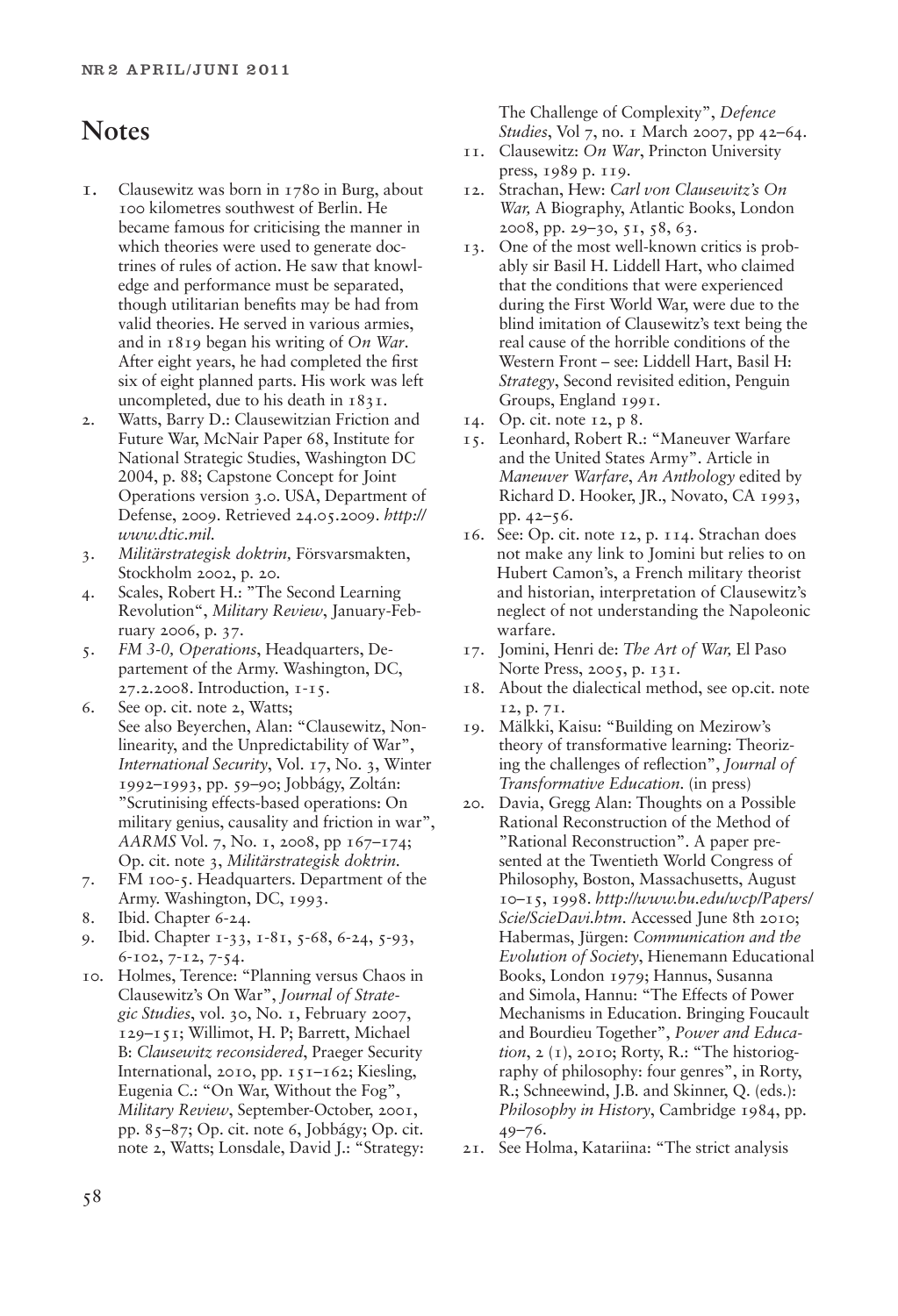and open discussion", *Journal of Philosophy of Education*, 43(3), 2009, pp. 325-338; Also published in: Ruitenberg, C. (ed.): *What Do Philosophers of Education Do (And How Do They Do It)?* : Wiley-Blackwell, Oxford 2010; Kakkuri-Knuuttila, Marja-Liisa: "Käsitteenmuodostus", in: Kakkuri-Knuuttila, M-L. (ed.): *Argumentti ja kritiikki. Lukemisen, keskustelemisen ja vakuuttamisen taidot*, Gaudeamus, Helsinki 2007, pp. 328–367; Ruitenberg, Claudia: (ed.): *What Do Philosophers Of Education Do (And How Do They Do It)?* Wiley-Blackwell, Oxford 2010.

- 22. Op. cit. note 20.
- 23. See op. cit. note 21.
- 24. Op. cit. note 19.
- 25. Op. cit. note 20, Hannus and Simola; Malinen, Anita: *Towards the essence of adult experiential learning. A reading of the theories of Knowles, Kolb, Mezirow, Revans and Schön,* Sophi, University of Jyväskylä, Jyväskylä 2000; Op. cit. note 19; Whetten, David A.: "What Constitutes a Theoretical Contribution?", *The Academy of Management Review*, 14(4), 1989, 490–495.
- 26. Sumida, Jon Tetsuro: *Decoding Clausewitz: A New Approach to On War,* University Press of Kansas, Lawrence 2008; Op. cit. note 12.
- 27. See Emirbayer, Mustafa: "Manifesto for a relational sociology", *American Journal of Sociology*, 103 (2) 1997, pp. 281–317; Op. cit. note 19.
- 28. See Layder, Derek: *Sociological practice. Linking theory and social research*. Sage, London 1998; Mezirow: *Transformative dimensions of adult learning*, Jossey-Bass San Francisco-Oxford 1991; Op. cit. note 19.
- 29. Op cit note 19, p 122
- 30. Ibid, p. 122
- 31. Ibid, p. 120
- 32. Ibid, p. 113
- 33. Ibid, p. 119
- 34. Ibid, p. 122
- 35. Ibid, p. 122
- 36. Ibid, p. 120
- 37. Ibid, p. 122
- 38. Ibid, p. 122
- 39. Ibid, p. 119
- 40. Ibid, pp. 120-123
- 41. Ibid, p. 116
- 42. Ibid, p. 117
- 43. Ibid
- 44. Op.cit. note 19; See also Luoma, Kaisu and Mälkki, Juha: "Preparing to experience the

unexpected. The challenges of transforming soldiership", in: Tiede & Ase 2009. The Finn*ish Society of Military Studies*; Mälkki, Kaisu: "Ihmistieteellisiä lähtökohtia sotataitoon" [Human viewpoint into warfare], in Mälkki, Juha: *Sotataitoa ihmisten johtajille, Sotataito ja sen klassikot uudelleenarvioituna*, 2010. [Art of War for Leaders. Classical Writings of the Art of War Revaluated], Kustannusosakeyhtiö Suomen Mies.

- 45. See op. cit. note 28, Mezirow; Mezirow, Jack: "Learning to think like an adult. Core concepts of transformation theory", in Jack Mezirow and Associates: *Learning as transformation. Critical perspectives on a theory in progress*, Jossey-Bass, San Francisco 2000, pp 3–33; Mezirow, Jack: "An Overview on Transformative Learning", in Illeris, Knut (ed.): *Contemporary Theories of Learning. Learning theorists … in their own words*, Routledge, London 2009.
- 46. Damasio, Antonio: *The feeling of what happens. The Body and Emotion in the Making of Consciousness*, Hart Court Brace, New York 1999; Damasio, Antonio: *Looking for Spinoza. Joy, Sorrow, and the Feeling Brain*, Harcourt Inc., Orlando 2003.
- 47. For the development and more detailed considerations of this theory, see op. cit. note 19.
- 48. Op. cit. note 46.
- 49. Ibid.; Op. cit. note 19.
- 50. Ibid.
- 51. Mezirow, Jack: "A critical theory of adult learning and education". *Adult Education* 32(1), 3–24, 1981; op. cit note 30 Mezirow: Transformative dimensions of adult learning; Op cit note 30 Mezirow: "Learning to think like..."
- 52. See op. cit. note 46, Damasio: *The feeling of what happens.*
- 53. Op. cit. note 19.
- 54. Ibid.
- 55. Ibid.
- 56. Ibid.
- 57. Field Manual 22-51; *Combat Stress Behaviors*, Headquarters, Department of the Army, Washington 1994, Figure 2-1–2-2; Grossman, Dave: On Combat. *The Psychological Cost of Learning to Kill in War and in Peace*, Warrior Science Publications, 2007, pp. 51–60.
- 58. Op. cit. note 19.
- 59. Ibid.
- 60. Ibid.
- 61. Ibid.
- 62. Ibid.